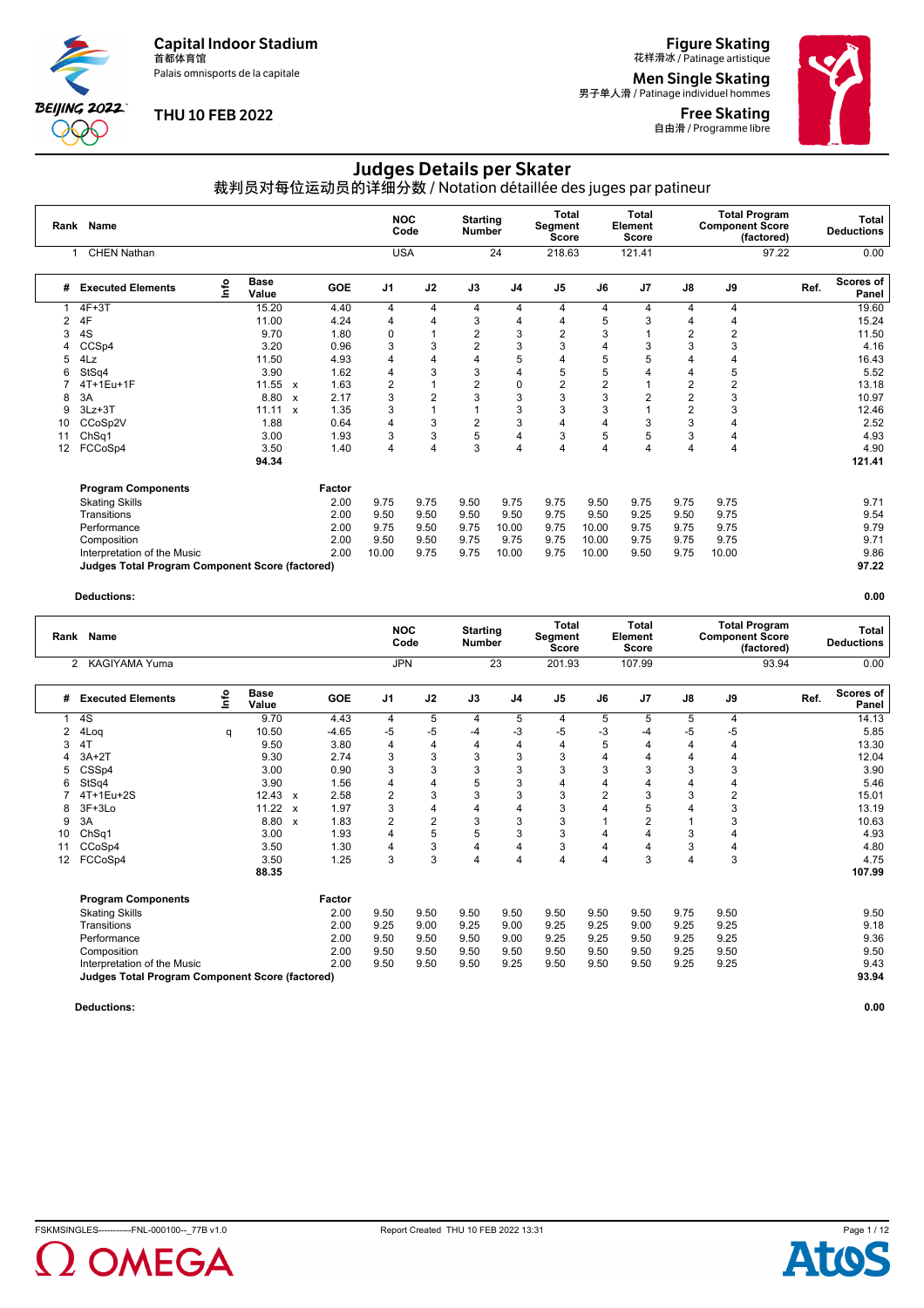Palais omnisports de la capitale

**BEIJING 2022**  $\chi_{\rm{A}}$ 

#### **THU 10 FEB 2022**

**Figure Skating**<br>花样滑冰 / Patinage artistique

**Men Single Skating**<br>男子单人滑 / Patinage individuel hommes

Free Skating 自由滑 / Programme libre



### Judges Details per Skater

裁判员对每位运动员的详细分数 / Notation détaillée des juges par patineur

|    | Rank Name                                       |         |                      |              |         | <b>NOC</b>     | Code | <b>Starting</b><br><b>Number</b> |                | <b>Total</b><br>Segment<br><b>Score</b> |                | <b>Total</b><br>Element<br><b>Score</b> |                | <b>Total Program</b><br><b>Component Score</b> | (factored) | <b>Total</b><br><b>Deductions</b> |
|----|-------------------------------------------------|---------|----------------------|--------------|---------|----------------|------|----------------------------------|----------------|-----------------------------------------|----------------|-----------------------------------------|----------------|------------------------------------------------|------------|-----------------------------------|
|    | <b>HANYU Yuzuru</b><br>3                        |         |                      |              |         | <b>JPN</b>     |      |                                  | 17             | 188.06                                  |                | 99.62                                   |                |                                                | 90.44      | $-2.00$                           |
| #  | <b>Executed Elements</b>                        | ١nto    | <b>Base</b><br>Value |              | GOE     | J <sub>1</sub> | J2   | J3                               | J <sub>4</sub> | J <sub>5</sub>                          | J6             | J <sub>7</sub>                          | J8             | J9                                             | Ref.       | Scores of<br>Panel                |
|    | 4A<                                             | $\prec$ | 10.00                |              | $-5.00$ | $-5$           | -5   | -5                               | $-5$           | $-5$                                    | $-5$           | $-5$                                    | $-5$           | $-5$                                           |            | 5.00                              |
| 2  | 4Sq                                             | q       | 9.70                 |              | $-4.85$ | -5             | -5   | $-5$                             | $-5$           | -5                                      | -5             | -5                                      | $-5$           | $-5$                                           |            | 4.85                              |
|    | $3A+2T$                                         |         | 9.30                 |              | 2.40    | 4              | 3    | 3                                | 3              | 3                                       | 3              | $\overline{2}$                          | 3              | 3                                              |            | 11.70                             |
|    | 3F                                              |         | 5.30                 |              | 1.51    | 3              | 4    | 2                                | 3              | 3                                       | 3              | 3                                       | 3              | $\overline{2}$                                 |            | 6.81                              |
|    | FCCoSp4                                         |         | 3.50                 |              | 1.00    | 3              | 3    | $\overline{2}$                   | 3              | 3                                       | 3              |                                         |                | 3                                              |            | 4.50                              |
| 6  | StSq4                                           |         | 3.90                 |              | 1.67    | 4              | 4    | 5                                | 5              | 4                                       | 4              |                                         | 5              | 4                                              |            | 5.57                              |
|    | $4T+3T$                                         |         | 15.07 x              |              | 2.44    | 2              | 3    | 3                                | 3              | 3                                       | $\overline{2}$ | 2                                       | $\overline{2}$ | 3                                              |            | 17.51                             |
|    | 4T+1Eu+3S                                       |         | 15.73                | $\mathsf{x}$ | 3.12    | 3              | 3    | 4                                | 4              |                                         | 3              | 3                                       | 3              | 3                                              |            | 18.85                             |
| 9  | 3A                                              |         | 8.80                 | $\mathbf{x}$ | 3.20    | 4              | 3    | 4                                | $\overline{4}$ |                                         |                |                                         |                |                                                |            | 12.00                             |
| 10 | ChSq1                                           |         | 3.00                 |              | 2.14    | 5              | 4    | 5                                | 4              | 4                                       | 4              |                                         | 5              | 4                                              |            | 5.14                              |
| 11 | FCSSp4                                          |         | 3.00                 |              | 1.20    | 5              | 3    | 3                                | 4              | 4                                       | 4              |                                         | 5              | 4                                              |            | 4.20                              |
| 12 | CCoSp4V                                         |         | 2.63                 |              | 0.86    | 4              | 3    | 3                                | 3              | 3                                       | 3              | 4                                       |                | 3                                              |            | 3.49                              |
|    |                                                 |         | 89.93                |              |         |                |      |                                  |                |                                         |                |                                         |                |                                                |            | 99.62                             |
|    | <b>Program Components</b>                       |         |                      |              | Factor  |                |      |                                  |                |                                         |                |                                         |                |                                                |            |                                   |
|    | <b>Skating Skills</b>                           |         |                      |              | 2.00    | 9.25           | 9.50 | 9.25                             | 9.25           | 9.25                                    | 9.25           | 8.75                                    | 9.25           | 9.25                                           |            | 9.25                              |
|    | Transitions                                     |         |                      |              | 2.00    | 9.25           | 9.25 | 9.25                             | 9.00           | 9.25                                    | 9.00           | 8.75                                    | 9.25           | 9.25                                           |            | 9.18                              |
|    | Performance                                     |         |                      |              | 2.00    | 8.75           | 8.75 | 8.75                             | 8.75           | 8.75                                    | 8.75           | 8.75                                    | 8.75           | 8.75                                           |            | 8.75                              |
|    | Composition                                     |         |                      |              | 2.00    | 9.25           | 9.00 | 9.25                             | 9.25           | 9.25                                    | 9.25           | 9.25                                    | 9.25           | 9.25                                           |            | 9.25                              |
|    | Interpretation of the Music                     |         |                      |              | 2.00    | 8.75           | 8.75 | 8.75                             | 8.75           | 8.75                                    | 9.00           | 8.75                                    | 8.75           | 9.00                                           |            | 8.79                              |
|    | Judges Total Program Component Score (factored) |         |                      |              |         |                |      |                                  |                |                                         |                |                                         |                |                                                |            | 90.44                             |

**Deductions:** Falls -2.00 (2) **-2.00**

|    | Rank Name                                       |         |                      |                           |            | <b>NOC</b>              | Code           | <b>Starting</b><br>Number |                         | Total<br>Segment<br><b>Score</b> |      | Total<br>Element<br><b>Score</b> |                | <b>Component Score</b> | <b>Total Program</b><br>(factored) |      | <b>Total</b><br><b>Deductions</b> |
|----|-------------------------------------------------|---------|----------------------|---------------------------|------------|-------------------------|----------------|---------------------------|-------------------------|----------------------------------|------|----------------------------------|----------------|------------------------|------------------------------------|------|-----------------------------------|
|    | <b>GRASSL Daniel</b><br>4                       |         |                      |                           |            | <b>ITA</b>              |                |                           | 13                      | 187.43                           |      | 103.35                           |                |                        | 84.08                              |      | 0.00                              |
| #  | <b>Executed Elements</b>                        | Info    | <b>Base</b><br>Value |                           | <b>GOE</b> | J <sub>1</sub>          | J2             | J3                        | J <sub>4</sub>          | J <sub>5</sub>                   | J6   | J <sub>7</sub>                   | J8             | J9                     |                                    | Ref. | Scores of<br>Panel                |
|    | 4Lz!                                            |         | 11.50                |                           | 0.82       | $\overline{\mathbf{c}}$ | 1              | $\mathbf{1}$              | 1                       | 0                                |      | 0                                |                | 0                      |                                    |      | 12.32                             |
| 2  | 4F                                              |         | 11.00                |                           | 2.67       | 3                       | $\overline{2}$ | $\overline{2}$            | 3                       | $\overline{2}$                   | 2    | 2                                | 3              | 3                      |                                    |      | 13.67                             |
| 3  | 4Lo+1Eu+3S                                      |         | 15.30                |                           | 1.80       | 3                       |                | 1                         |                         | $\overline{c}$                   | 2    | $\overline{2}$                   | $\overline{2}$ | 2                      |                                    |      | 17.10                             |
| 4  | 3A                                              |         | 8.00                 |                           | 1.71       | 3                       |                | $\overline{2}$            | 3                       | $\overline{2}$                   | 2    | $\overline{2}$                   | $\overline{2}$ | $\overline{2}$         |                                    |      | 9.71                              |
| 5  | CSS <sub>p4</sub>                               |         | 3.00                 |                           | 0.77       | 3                       | $\overline{2}$ | 3                         | 3                       | $\overline{2}$                   | 3    | $\overline{2}$                   | 3              | 2                      |                                    |      | 3.77                              |
| 6  | $3Lz + 3T$                                      |         | $11.11 \times$       |                           | 1.10       | 3                       |                | $\overline{2}$            | 3                       | $\overline{2}$                   |      |                                  | $\overline{2}$ | $\overline{2}$         |                                    |      | 12.21                             |
|    | $3F+3T<$                                        | $\prec$ | $9.53 \times$        |                           | $-0.45$    | $-1$                    | $-2$           | $\mathbf 0$               | $-1$                    | $-1$                             | $-1$ | $-1$                             | $-1$           | 0                      |                                    |      | 9.08                              |
| 8  | 3Lz                                             |         | 6.49                 | $\boldsymbol{\mathsf{x}}$ | 1.10       | 3                       |                | 3                         | $\overline{2}$          | $\overline{2}$                   |      |                                  | $\overline{2}$ | $\overline{2}$         |                                    |      | 7.59                              |
| 9  | FCCoSp4                                         |         | 3.50                 |                           | 0.75       | 3                       | $\overline{2}$ | $\overline{1}$            | $\overline{c}$          | $\mathbf 2$                      | 2    | $\overline{2}$                   | 3              | $\overline{2}$         |                                    |      | 4.25                              |
| 10 | StSq4                                           |         | 3.90                 |                           | 1.06       | 3                       |                | 3                         | $\overline{2}$          | 3                                | 2    | 3                                | 3              | 3                      |                                    |      | 4.96                              |
| 11 | ChSq1                                           |         | 3.00                 |                           | 1.14       | 2                       |                | 3                         | $\overline{\mathbf{c}}$ | $\mathbf 2$                      | 3    | $\overline{2}$                   | $\overline{2}$ | 3                      |                                    |      | 4.14                              |
| 12 | CCoSp4                                          |         | 3.50                 |                           | 1.05       | 4                       | 3              | 3                         | $\overline{2}$          | 3                                | 3    | 3                                | 3              | 3                      |                                    |      | 4.55                              |
|    |                                                 |         | 89.83                |                           |            |                         |                |                           |                         |                                  |      |                                  |                |                        |                                    |      | 103.35                            |
|    | <b>Program Components</b>                       |         |                      |                           | Factor     |                         |                |                           |                         |                                  |      |                                  |                |                        |                                    |      |                                   |
|    | <b>Skating Skills</b>                           |         |                      |                           | 2.00       | 8.50                    | 8.25           | 8.25                      | 8.75                    | 8.50                             | 8.50 | 8.25                             | 8.50           | 8.25                   |                                    |      | 8.39                              |
|    | Transitions                                     |         |                      |                           | 2.00       | 8.25                    | 8.25           | 8.25                      | 8.25                    | 8.00                             | 8.25 | 8.00                             | 8.50           | 8.00                   |                                    |      | 8.18                              |
|    | Performance                                     |         |                      |                           | 2.00       | 8.75                    | 8.25           | 8.75                      | 8.50                    | 8.50                             | 8.50 | 8.25                             | 8.75           | 8.50                   |                                    |      | 8.54                              |
|    | Composition                                     |         |                      |                           | 2.00       | 8.50                    | 8.50           | 8.75                      | 8.25                    | 8.50                             | 8.50 | 8.25                             | 8.75           | 8.50                   |                                    |      | 8.50                              |
|    | Interpretation of the Music                     |         |                      |                           | 2.00       | 8.75                    | 8.50           | 8.50                      | 8.25                    | 8.25                             | 8.50 | 8.25                             | 8.75           | 8.25                   |                                    |      | 8.43                              |
|    | Judges Total Program Component Score (factored) |         |                      |                           |            |                         |                |                           |                         |                                  |      |                                  |                |                        |                                    |      | 84.08                             |
|    |                                                 |         |                      |                           |            |                         |                |                           |                         |                                  |      |                                  |                |                        |                                    |      |                                   |





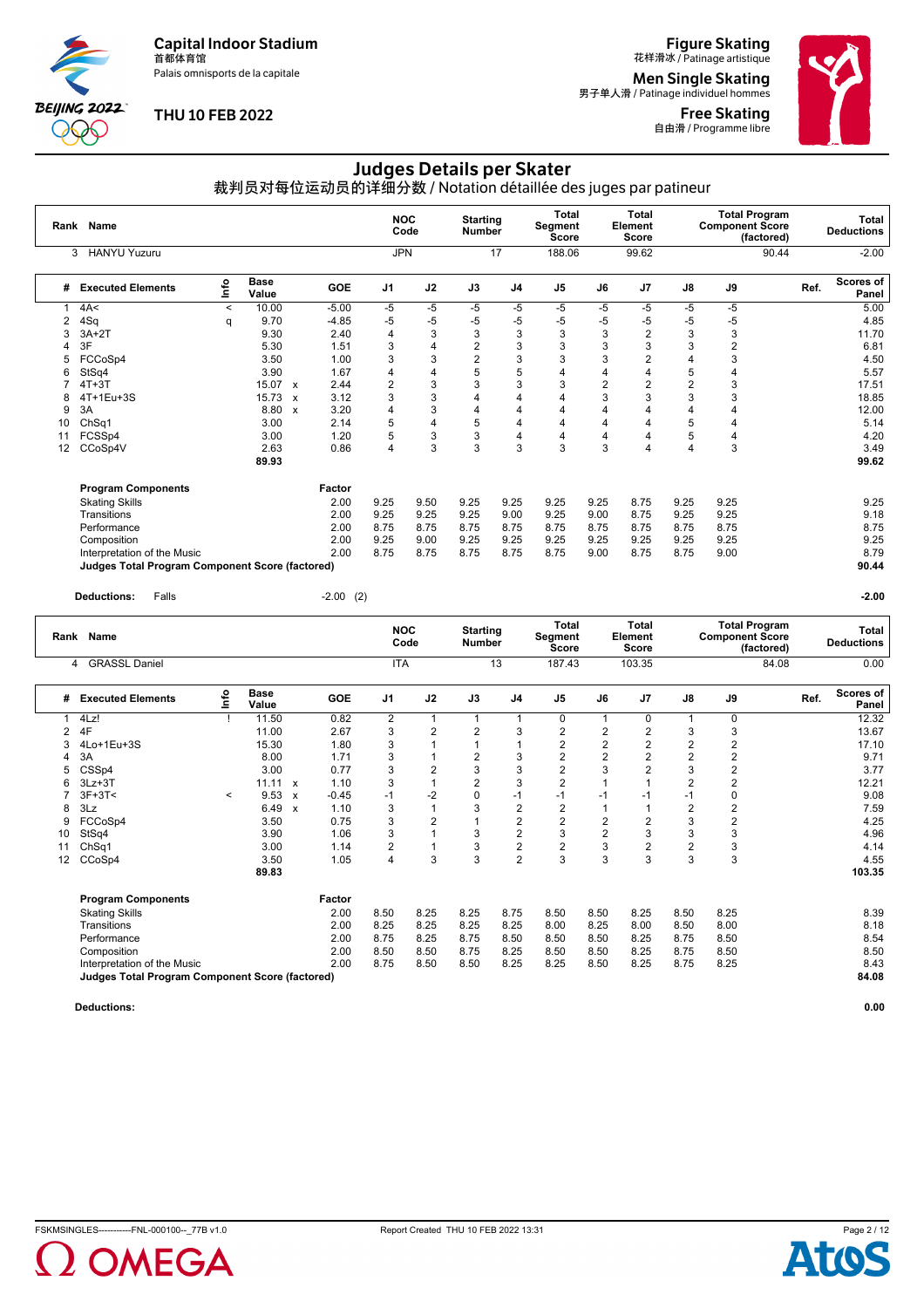Palais omnisports de la capitale

**BEIJING 2022** POO

#### **THU 10 FEB 2022**

**Figure Skating**<br>花样滑冰 / Patinage artistique

**Men Single Skating**<br>男子单人滑 / Patinage individuel hommes

Free Skating 自由滑 / Programme libre



## Judges Details per Skater

裁判员对每位运动员的详细分数 / Notation détaillée des juges par patineur

| Rank | Name                                                   |      |                      |                           |            |                | <b>NOC</b><br>Code | <b>Starting</b><br><b>Number</b> |                | <b>Total</b><br>Segment<br><b>Score</b> |      | <b>Total</b><br>Element<br>Score |               | <b>Total Program</b><br><b>Component Score</b><br>(factored) |       | <b>Total</b><br><b>Deductions</b> |
|------|--------------------------------------------------------|------|----------------------|---------------------------|------------|----------------|--------------------|----------------------------------|----------------|-----------------------------------------|------|----------------------------------|---------------|--------------------------------------------------------------|-------|-----------------------------------|
|      | <b>UNO Shoma</b><br>5                                  |      |                      |                           |            | <b>JPN</b>     |                    |                                  | 22             | 187.10                                  |      | 96.24                            |               |                                                              | 91.86 | $-1.00$                           |
| #    | <b>Executed Elements</b>                               | lnfo | <b>Base</b><br>Value |                           | <b>GOE</b> | J <sub>1</sub> | J2                 | J3                               | J <sub>4</sub> | J <sub>5</sub>                          | J6   | J <sub>7</sub>                   | $\mathsf{J}8$ | J9                                                           | Ref.  | Scores of<br>Panel                |
|      | 4Lo                                                    |      | 10.50                |                           | 3.45       | 3              | 4                  | 4                                | 3              | 3                                       | 3    | 3                                | 4             | 3                                                            |       | 13.95                             |
| 2    | 4Sq                                                    | q    | 9.70                 |                           | $-2.77$    | -4             | -4                 | -3                               | $-2$           | 0                                       | -4   | $-2$                             | $-2$          | $-3$                                                         |       | 6.93                              |
| 3    | 4F                                                     |      | 11.00                |                           | $-5.34$    | -5             | -5                 | $-4$                             | $-4$           | $-5$                                    | -5   | $-5$                             | $-5$          | $-5$                                                         |       | 5.66                              |
|      | 3A                                                     |      | 8.00                 |                           | 2.63       | 3              | 4                  | 5                                | 3              | 3                                       | 4    | 3                                | 3             | 3                                                            |       | 10.63                             |
| 5    | FCSp4                                                  |      | 3.20                 |                           | 0.96       | 4              | 3                  | 3                                | 3              | 3                                       | 3    | $\overline{2}$                   | 3             | 3                                                            |       | 4.16                              |
| 6    | ChSq1                                                  |      | 3.00                 |                           | 1.79       | 4              | 3                  | 4                                | $\overline{2}$ | 4                                       |      | 3                                | 4             | 3                                                            |       | 4.79                              |
|      | 4T                                                     |      | $10.45 \times$       |                           | $-0.95$    | 0              | $-1$               | $-2$                             | $-2$           | $-1$                                    | 0    | -2                               | $-1$          |                                                              |       | 9.50                              |
| я    | $4T+2T$                                                |      | 11.88 x              |                           | 2.85       | 3              | 3                  | 3                                | 3              | 3                                       | 3    | 3                                | 3             | 3                                                            |       | 14.73                             |
| 9    | 3A+1Eu+1F                                              |      | 9.90                 | $\boldsymbol{\mathsf{x}}$ | 0.91       |                | 1                  | $\overline{2}$                   | 0              | $\overline{2}$                          |      | $\overline{2}$                   |               | 0                                                            |       | 10.81                             |
| 10   | FCCoSp4                                                |      | 3.50                 |                           | 1.10       | 3              | 3                  | 3                                | $\overline{2}$ | 3                                       | 4    | 3                                | 4             | 3                                                            |       | 4.60                              |
| 11   | CCoSp4                                                 |      | 3.50                 |                           | 1.30       | 4              | 3                  | 3                                | 3              | 4                                       | 4    | 4                                | 4             | 4                                                            |       | 4.80                              |
| 12   | StSq4                                                  |      | 3.90                 |                           | 1.78       | 4              | 4                  | 5                                | 5              | 5                                       | 5    | 4                                | 5             | 4                                                            |       | 5.68                              |
|      |                                                        |      | 88.53                |                           |            |                |                    |                                  |                |                                         |      |                                  |               |                                                              |       | 96.24                             |
|      | <b>Program Components</b>                              |      |                      |                           | Factor     |                |                    |                                  |                |                                         |      |                                  |               |                                                              |       |                                   |
|      | <b>Skating Skills</b>                                  |      |                      |                           | 2.00       | 9.25           | 9.50               | 9.50                             | 9.25           | 9.25                                    | 9.25 | 9.25                             | 9.50          | 9.25                                                         |       | 9.32                              |
|      | Transitions                                            |      |                      |                           | 2.00       | 9.25           | 9.00               | 9.00                             | 9.00           | 9.25                                    | 9.00 | 8.50                             | 9.25          | 9.00                                                         |       | 9.07                              |
|      | Performance                                            |      |                      |                           | 2.00       | 9.25           | 9.00               | 9.00                             | 8.50           | 9.00                                    | 9.00 | 9.25                             | 9.50          | 8.75                                                         |       | 9.04                              |
|      | Composition                                            |      |                      |                           | 2.00       | 9.50           | 9.25               | 9.25                             | 9.25           | 9.25                                    | 9.25 | 9.25                             | 9.50          | 9.25                                                         |       | 9.29                              |
|      | Interpretation of the Music                            |      |                      |                           | 2.00       | 9.25           | 9.25               | 9.50                             | 8.75           | 9.25                                    | 9.25 | 9.00                             | 9.50          | 9.00                                                         |       | 9.21                              |
|      | <b>Judges Total Program Component Score (factored)</b> |      |                      |                           |            |                |                    |                                  |                |                                         |      |                                  |               |                                                              |       | 91.86                             |

**Deductions:** Falls -1.00 (1) **-1.00**

|    | Rank Name                                              |      |                      |                           |            | <b>NOC</b>     | Code | <b>Starting</b><br><b>Number</b> |                | <b>Total</b><br>Segment<br><b>Score</b> |                | <b>Total</b><br>Element<br>Score |                | <b>Component Score</b> | <b>Total Program</b><br>(factored) |      | Total<br><b>Deductions</b> |
|----|--------------------------------------------------------|------|----------------------|---------------------------|------------|----------------|------|----------------------------------|----------------|-----------------------------------------|----------------|----------------------------------|----------------|------------------------|------------------------------------|------|----------------------------|
|    | <b>BROWN Jason</b><br>6                                |      |                      |                           |            | <b>USA</b>     |      |                                  | 19             | 184.00                                  |                | 87.66                            |                |                        | 96.34                              |      | 0.00                       |
| #  | <b>Executed Elements</b>                               | lnfo | <b>Base</b><br>Value |                           | <b>GOE</b> | J <sub>1</sub> | J2   | J3                               | J <sub>4</sub> | J <sub>5</sub>                          | J6             | J7                               | J8             | J9                     |                                    | Ref. | Scores of<br>Panel         |
|    | 3F                                                     |      | 5.30                 |                           | 2.35       | 5              | 5    | 4                                | 4              | 4                                       | 5              | 5                                | 4              | 4                      |                                    |      | 7.65                       |
| 2  | $3A+2T$                                                |      | 9.30                 |                           | 2.17       | 3              | 3    | 4                                | 3              | 3                                       | $\overline{2}$ | $\overline{2}$                   | $\overline{2}$ | 3                      |                                    |      | 11.47                      |
| 3  | 3A                                                     |      | 8.00                 |                           | 2.51       | $\overline{4}$ | 3    | 5                                | 3              | 3                                       | 3              | 3                                | $\overline{2}$ | 3                      |                                    |      | 10.51                      |
| 4  | CCoSp4                                                 |      | 3.50                 |                           | 1.45       | 5              | 4    | 4                                | 4              | 4                                       | 5              | 3                                | $\overline{4}$ | 4                      |                                    |      | 4.95                       |
| 5  | 3Lo                                                    |      | 4.90                 |                           | 0.98       | $\overline{2}$ |      | 3                                | 3              | $\overline{2}$                          |                |                                  | $\overline{2}$ | 3                      |                                    |      | 5.88                       |
| 6  | $3F+3T$                                                |      | 10.45                | $\boldsymbol{\mathsf{x}}$ | 1.97       | 4              | 4    | 4                                | 4              | 3                                       |                |                                  | 3              | 3                      |                                    |      | 12.42                      |
|    | 3Lz+1Eu+2S                                             |      | 8.47                 | $\boldsymbol{\mathsf{x}}$ | 1.18       | $\overline{2}$ | 2    | 4                                | 2              | 2                                       | 2              | 2                                | $\overline{2}$ | 2                      |                                    |      | 9.65                       |
| 8  | ChSq1                                                  |      | 3.00                 |                           | 2.50       | 4              | 5    | 5                                | 5              | 5                                       | 5              | 5                                | 5              | 5                      |                                    |      | 5.50                       |
| 9  | 2A                                                     |      | 3.63                 | $\boldsymbol{\mathsf{x}}$ | 0.61       | $\overline{2}$ |      | 3                                | 3              | $\overline{2}$                          |                | $\overline{2}$                   |                | 2                      |                                    |      | 4.24                       |
| 10 | FCCoSp4                                                |      | 3.50                 |                           | 1.35       | 4              | 3    | 4                                | 3              | 4                                       | 5              | 4                                | 4              | 4                      |                                    |      | 4.85                       |
| 11 | StSq4                                                  |      | 3.90                 |                           | 1.84       | 4              | 4    | 5                                | 5              | 5                                       | 5              | 4                                | 5              | 5                      |                                    |      | 5.74                       |
| 12 | CCSp4                                                  |      | 3.20                 |                           | 1.60       | 5              | 5    | 5                                | 4              | 5                                       | 5              | 5                                | 5              | 5                      |                                    |      | 4.80                       |
|    |                                                        |      | 67.15                |                           |            |                |      |                                  |                |                                         |                |                                  |                |                        |                                    |      | 87.66                      |
|    | <b>Program Components</b>                              |      |                      |                           | Factor     |                |      |                                  |                |                                         |                |                                  |                |                        |                                    |      |                            |
|    | <b>Skating Skills</b>                                  |      |                      |                           | 2.00       | 9.50           | 9.50 | 9.75                             | 9.50           | 9.25                                    | 9.25           | 9.00                             | 9.50           | 9.75                   |                                    |      | 9.46                       |
|    | Transitions                                            |      |                      |                           | 2.00       | 9.50           | 9.50 | 9.50                             | 9.50           | 9.50                                    | 9.50           | 9.25                             | 9.50           | 9.50                   |                                    |      | 9.50                       |
|    | Performance                                            |      |                      |                           | 2.00       | 9.75           | 9.75 | 10.00                            | 10.00          | 9.50                                    | 9.25           | 9.50                             | 9.75           | 10.00                  |                                    |      | 9.75                       |
|    | Composition                                            |      |                      |                           | 2.00       | 9.50           | 9.75 | 9.75                             | 10.00          | 9.50                                    | 9.25           | 9.50                             | 9.50           | 10.00                  |                                    |      | 9.64                       |
|    | Interpretation of the Music                            |      |                      |                           | 2.00       | 9.75           | 9.75 | 10.00                            | 10.00          | 9.75                                    | 9.25           | 9.75                             | 9.75           | 10.00                  |                                    |      | 9.82                       |
|    | <b>Judges Total Program Component Score (factored)</b> |      |                      |                           |            |                |      |                                  |                |                                         |                |                                  |                |                        |                                    |      | 96.34                      |
|    |                                                        |      |                      |                           |            |                |      |                                  |                |                                         |                |                                  |                |                        |                                    |      |                            |



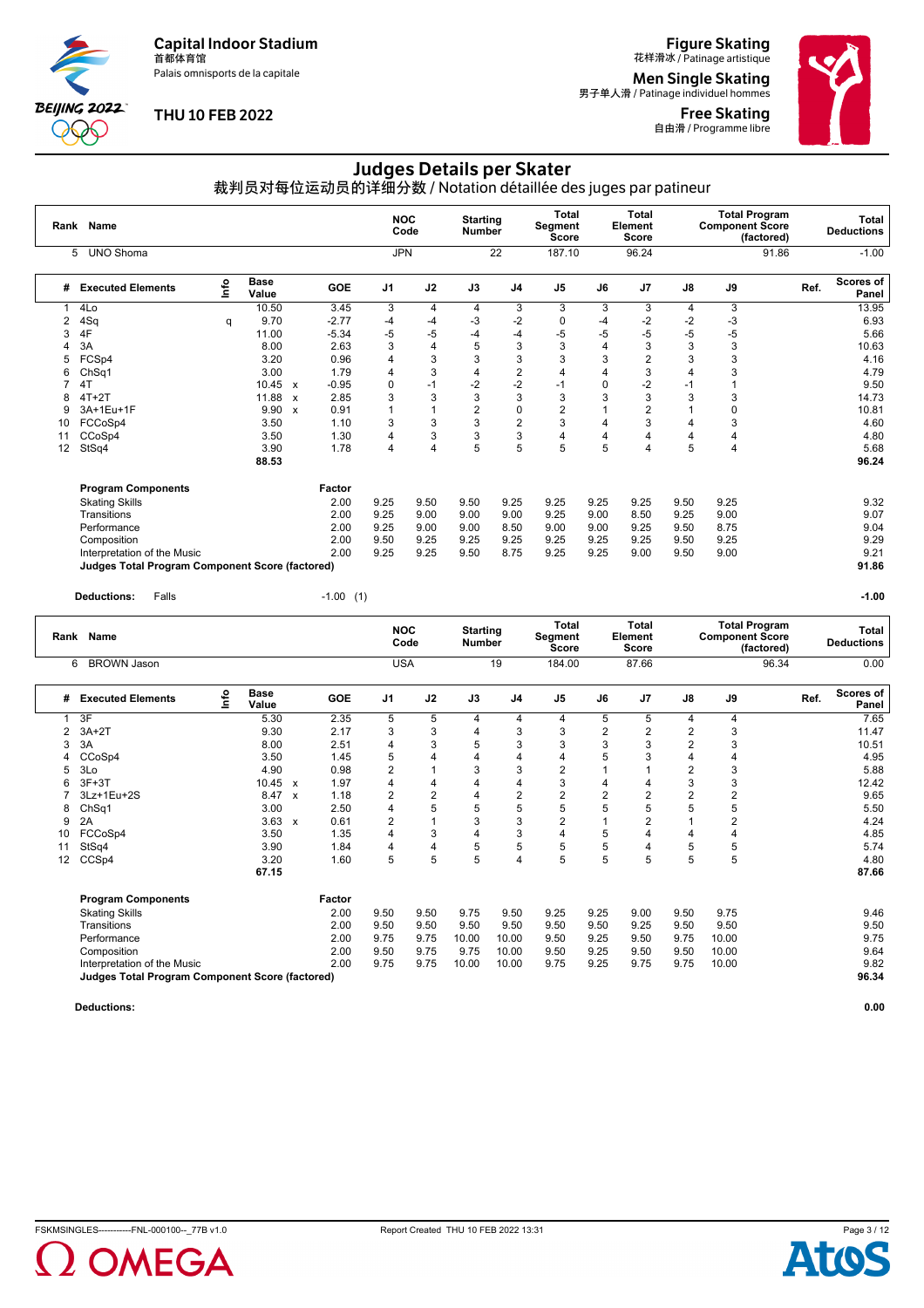Palais omnisports de la capitale

**BEIJING 2022**  $\chi_{\rm{A}}$ 

#### **THU 10 FEB 2022**

**Figure Skating**<br>花样滑冰 / Patinage artistique

**Men Single Skating**<br>男子单人滑 / Patinage individuel hommes

Free Skating 自由滑 / Programme libre



### Judges Details per Skater

裁判员对每位运动员的详细分数 / Notation détaillée des juges par patineur

|    | Rank Name                                              |         |                      |              |         | <b>NOC</b>     | Code           | <b>Starting</b><br><b>Number</b> |                | <b>Total</b><br>Segment<br>Score |                | Total<br>Element<br>Score |                | <b>Component Score</b> | <b>Total Program</b><br>(factored) |      | <b>Total</b><br><b>Deductions</b> |
|----|--------------------------------------------------------|---------|----------------------|--------------|---------|----------------|----------------|----------------------------------|----------------|----------------------------------|----------------|---------------------------|----------------|------------------------|------------------------------------|------|-----------------------------------|
|    | CHA Junhwan<br>$\overline{7}$                          |         |                      |              |         | <b>KOR</b>     |                |                                  | 21             | 182.87                           |                | 93.59                     |                |                        | 90.28                              |      | $-1.00$                           |
| #  | <b>Executed Elements</b>                               | ١nto    | <b>Base</b><br>Value |              | GOE     | J <sub>1</sub> | J2             | J3                               | J <sub>4</sub> | J <sub>5</sub>                   | J6             | J <sub>7</sub>            | J8             | J9                     |                                    | Ref. | <b>Scores of</b><br>Panel         |
|    | 4T<                                                    | $\prec$ | 7.60                 |              | $-3.80$ | -5             | -5             | -5                               | -5             | $-5$                             | -5             | -5                        | $-5$           | $-5$                   |                                    |      | 3.80                              |
| 2  | 4S                                                     |         | 9.70                 |              | 3.19    | 3              | 3              | 4                                | 4              | 4                                | 3              | 3                         | 3              | 3                      |                                    |      | 12.89                             |
| 3  | $3Lz + 3Lo$                                            |         | 10.80                |              | 1.77    | 3              | 3              | 3                                | 3              | 3                                | 3              |                           | 3              | 3                      |                                    |      | 12.57                             |
|    | FCSp4                                                  |         | 3.20                 |              | 1.01    | 3              | 3              | 3                                | 4              | 3                                | 3              |                           | 3              | 4                      |                                    |      | 4.21                              |
| 5  | StSq4                                                  |         | 3.90                 |              | 1.45    | 4              | 3              | 4                                | 5              | 4                                | 3              | 3                         | 4              | 4                      |                                    |      | 5.35                              |
| 6  | $3A+2T$                                                |         | 9.30                 |              | 1.83    | 3              | $\overline{c}$ | 3                                | $\overline{c}$ | $\overline{2}$                   |                |                           | $\overline{2}$ | 3                      |                                    |      | 11.13                             |
|    | 3A                                                     |         | 8.80                 | $\mathbf{x}$ | 1.94    | 3              | $\overline{2}$ | 3                                | 3              | $\overline{2}$                   | $\overline{2}$ |                           | $\overline{2}$ | 3                      |                                    |      | 10.74                             |
| 8  | 3Lz+1Eu+3S                                             |         | 11.77                | $\mathbf{x}$ | 0.42    | $-1$           |                | 2                                |                | 2                                | -1             |                           | $\Omega$       | $\overline{2}$         |                                    |      | 12.19                             |
| 9  | 3F                                                     |         | 5.83                 | $\mathbf{x}$ | 1.36    | 3              | 2              | 3                                | 3              | 2                                | 3              |                           | $\overline{2}$ | 3                      |                                    |      | 7.19                              |
| 10 | Ch <sub>Sq1</sub>                                      |         | 3.00                 |              | 2.29    | 5              | 5              | 5                                | 5              | 4                                | 4              | 5                         | 4              | 4                      |                                    |      | 5.29                              |
| 11 | CSSp4                                                  |         | 3.00                 |              | 0.99    | 4              | 3              | 3                                | 3              | 3                                | 4              | 3                         |                | 3                      |                                    |      | 3.99                              |
| 12 | CCoSp3                                                 |         | 3.00                 |              | 1.24    | 4              | 5              | 4                                | 4              | 4                                | 5              | 4                         | 4              | 4                      |                                    |      | 4.24                              |
|    |                                                        |         | 79.90                |              |         |                |                |                                  |                |                                  |                |                           |                |                        |                                    |      | 93.59                             |
|    | <b>Program Components</b>                              |         |                      |              | Factor  |                |                |                                  |                |                                  |                |                           |                |                        |                                    |      |                                   |
|    | <b>Skating Skills</b>                                  |         |                      |              | 2.00    | 9.00           | 9.25           | 9.25                             | 9.00           | 8.75                             | 9.00           | 8.75                      | 9.25           | 9.50                   |                                    |      | 9.07                              |
|    | Transitions                                            |         |                      |              | 2.00    | 8.75           | 9.00           | 9.00                             | 9.25           | 8.75                             | 9.00           | 8.00                      | 9.25           | 9.00                   |                                    |      | 8.96                              |
|    | Performance                                            |         |                      |              | 2.00    | 9.00           | 9.25           | 9.00                             | 9.00           | 8.75                             | 8.75           | 8.50                      | 9.00           | 9.00                   |                                    |      | 8.93                              |
|    | Composition                                            |         |                      |              | 2.00    | 9.00           | 9.25           | 9.25                             | 9.50           | 9.00                             | 9.00           | 8.75                      | 9.00           | 9.25                   |                                    |      | 9.11                              |
|    | Interpretation of the Music                            |         |                      |              | 2.00    | 9.00           | 9.25           | 9.25                             | 9.25           | 9.00                             | 8.75           | 8.50                      | 9.00           | 9.25                   |                                    |      | 9.07                              |
|    | <b>Judges Total Program Component Score (factored)</b> |         |                      |              |         |                |                |                                  |                |                                  |                |                           |                |                        |                                    |      | 90.28                             |

**Deductions:** Falls -1.00 (1) **-1.00**

|    | Rank Name                                       |      |                      |                           |            | <b>NOC</b>     | Code           | <b>Starting</b><br><b>Number</b> |                | <b>Total</b><br>Segment<br>Score |                | <b>Total</b><br>Element<br>Score |                | <b>Component Score</b> | <b>Total Program</b><br>(factored) |      | Total<br><b>Deductions</b> |
|----|-------------------------------------------------|------|----------------------|---------------------------|------------|----------------|----------------|----------------------------------|----------------|----------------------------------|----------------|----------------------------------|----------------|------------------------|------------------------------------|------|----------------------------|
| 8  | JIN Boyang                                      |      |                      |                           |            | <b>CHN</b>     |                |                                  | 14             | 179.45                           |                | 97.23                            |                |                        | 82.22                              |      | 0.00                       |
| #  | <b>Executed Elements</b>                        | lnfo | <b>Base</b><br>Value |                           | <b>GOE</b> | J <sub>1</sub> | J2             | J3                               | J <sub>4</sub> | J <sub>5</sub>                   | J6             | J <sub>7</sub>                   | J8             | J9                     |                                    | Ref. | Scores of<br>Panel         |
|    | 4Lz                                             |      | 11.50                |                           | 4.11       | 4              | 4              | 3                                | 4              | 4                                | 3              | 3                                | 3              | 4                      |                                    |      | 15.61                      |
| 2  | $4T+2T$                                         |      | 10.80                |                           | 2.04       | $\overline{2}$ | $\overline{2}$ | $\overline{2}$                   | 3              | 2                                |                | 2                                | 2              | 3                      |                                    |      | 12.84                      |
| 3  | 3A+1Eu+3S                                       |      | 12.80                |                           | 1.71       | $\overline{2}$ | 2              | $\overline{2}$                   | 3              | 2                                | 2              | $\overline{2}$                   | $\overline{2}$ | 3                      |                                    |      | 14.51                      |
| 4  | FCSp4                                           |      | 3.20                 |                           | 0.64       | 3              |                | $\overline{2}$                   | 3              | $\overline{2}$                   |                | $\overline{2}$                   | $\overline{2}$ | $\overline{2}$         |                                    |      | 3.84                       |
| 5  | 4T                                              |      | 9.50                 |                           | 1.76       | $\overline{2}$ | 2              |                                  | 4              | 2                                | 2              |                                  | $\overline{2}$ | 2                      |                                    |      | 11.26                      |
| 6  | $3Lz + 2T$                                      |      | 7.92                 | $\boldsymbol{\mathsf{x}}$ | 0.17       | $-1$           | 0              |                                  | $\overline{2}$ |                                  | 0              | O                                | $\Omega$       | 0                      |                                    |      | 8.09                       |
|    | 3A                                              |      | 8.80                 | $\mathbf{x}$              | 1.03       | $\mathbf 0$    |                | $\overline{2}$                   | $\overline{2}$ | $\overline{2}$                   | 2              |                                  |                | 0                      |                                    |      | 9.83                       |
| 8  | 3F                                              |      | 5.83                 | $\boldsymbol{\mathsf{x}}$ | $-1.67$    | $-4$           | $-3$           | $-4$                             | $-2$           | $-3$                             | -3             | $-3$                             | $-3$           | $-3$                   |                                    |      | 4.16                       |
| 9  | CSS <sub>p4</sub>                               |      | 3.00                 |                           | 0.60       | $\overline{2}$ |                | $\overline{2}$                   | 3              | $\overline{2}$                   | $\overline{2}$ | $\overline{2}$                   | $\overline{2}$ | $\overline{2}$         |                                    |      | 3.60                       |
| 10 | StSq4                                           |      | 3.90                 |                           | 1.00       | 3              | $\overline{2}$ | 3                                | 4              | 2                                | $\overline{2}$ | 3                                | $\overline{2}$ | 3                      |                                    |      | 4.90                       |
| 11 | ChSq1                                           |      | 3.00                 |                           | 1.14       | $\overline{2}$ |                | 3                                | $\overline{2}$ | $\overline{c}$                   | 2              | 3                                | $\overline{2}$ | 3                      |                                    |      | 4.14                       |
| 12 | CCoSp4                                          |      | 3.50                 |                           | 0.95       | 3              | $\overline{2}$ | 3                                | 3              | 3                                | 3              | 3                                | $\overline{2}$ | $\overline{2}$         |                                    |      | 4.45                       |
|    |                                                 |      | 83.75                |                           |            |                |                |                                  |                |                                  |                |                                  |                |                        |                                    |      | 97.23                      |
|    | <b>Program Components</b>                       |      |                      |                           | Factor     |                |                |                                  |                |                                  |                |                                  |                |                        |                                    |      |                            |
|    | <b>Skating Skills</b>                           |      |                      |                           | 2.00       | 8.25           | 8.50           | 8.75                             | 9.25           | 8.25                             | 8.00           | 8.50                             | 8.25           | 8.50                   |                                    |      | 8.43                       |
|    | Transitions                                     |      |                      |                           | 2.00       | 8.00           | 7.50           | 8.00                             | 9.00           | 7.50                             | 7.75           | 7.50                             | 8.00           | 7.75                   |                                    |      | 7.79                       |
|    | Performance                                     |      |                      |                           | 2.00       | 8.25           | 7.75           | 8.75                             | 9.50           | 8.50                             | 8.25           | 8.50                             | 8.50           | 8.75                   |                                    |      | 8.50                       |
|    | Composition                                     |      |                      |                           | 2.00       | 8.50           | 7.75           | 8.25                             | 9.25           | 8.25                             | 8.00           | 7.75                             | 8.00           | 8.50                   |                                    |      | 8.18                       |
|    | Interpretation of the Music                     |      |                      |                           | 2.00       | 8.25           | 7.75           | 8.50                             | 9.50           | 8.25                             | 8.00           | 8.25                             | 8.00           | 8.25                   |                                    |      | 8.21                       |
|    | Judges Total Program Component Score (factored) |      |                      |                           |            |                |                |                                  |                |                                  |                |                                  |                |                        |                                    |      | 82.22                      |
|    |                                                 |      |                      |                           |            |                |                |                                  |                |                                  |                |                                  |                |                        |                                    |      |                            |



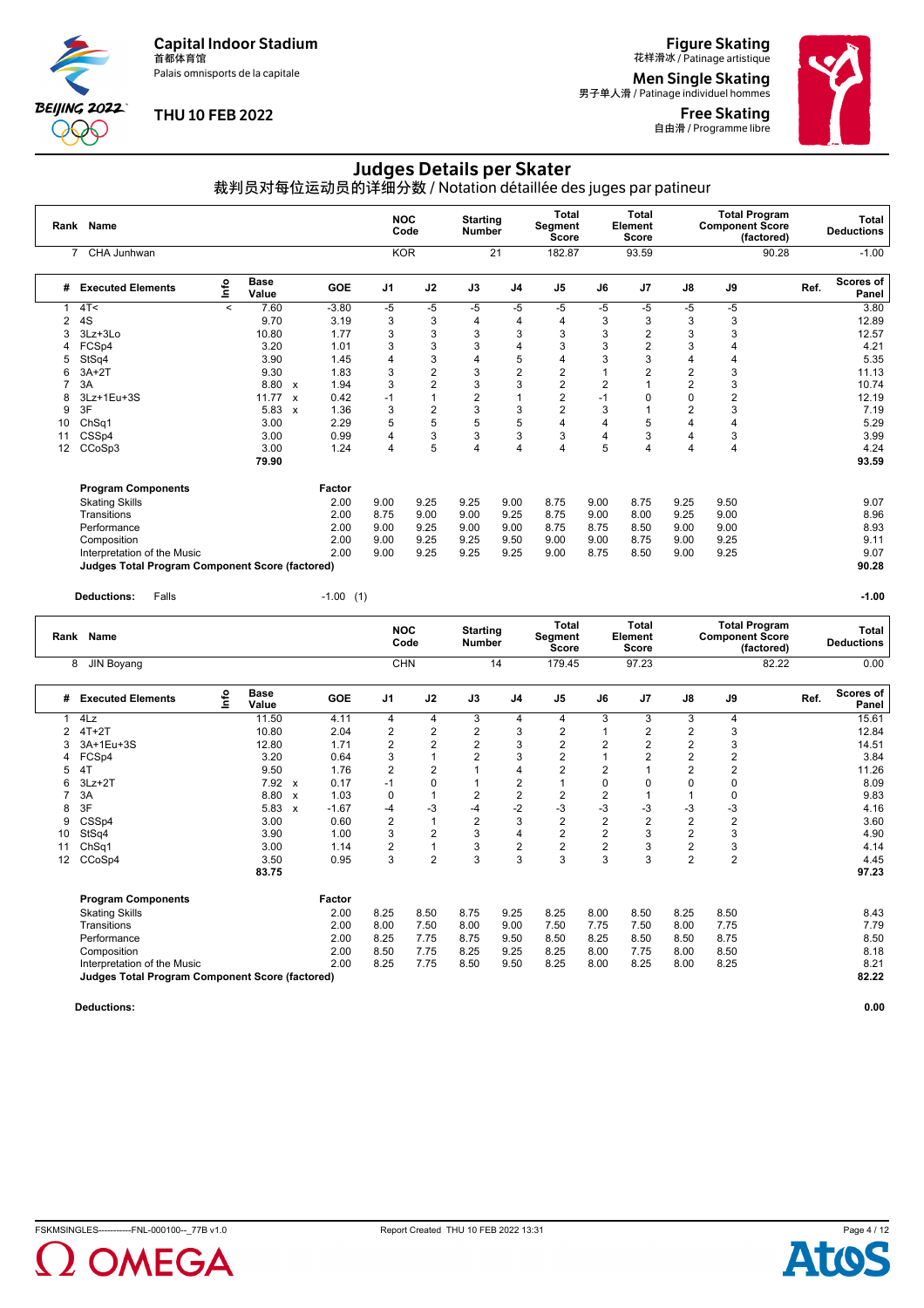Palais omnisports de la capitale

**BEIJING 2022** POO

#### **THU 10 FEB 2022**

**Figure Skating**<br>花样滑冰 / Patinage artistique

**Men Single Skating**<br>男子单人滑 / Patinage individuel hommes

Free Skating 自由滑 / Programme libre



### Judges Details per Skater

裁判员对每位运动员的详细分数 / Notation détaillée des juges par patineur

|    | Rank Name                                              |      |                      |                           |         | <b>NOC</b>     | Code           | <b>Starting</b><br><b>Number</b> |                | <b>Total</b><br>Segment<br><b>Score</b> |                | Total<br>Element<br><b>Score</b> |                | <b>Total Program</b><br><b>Component Score</b> | (factored) | <b>Total</b><br><b>Deductions</b> |
|----|--------------------------------------------------------|------|----------------------|---------------------------|---------|----------------|----------------|----------------------------------|----------------|-----------------------------------------|----------------|----------------------------------|----------------|------------------------------------------------|------------|-----------------------------------|
|    | SEMENENKO Evgeni<br>9                                  |      |                      |                           |         |                | <b>ROC</b>     |                                  | 18             | 178.37                                  |                | 94.81                            |                |                                                | 83.56      | 0.00                              |
| #  | <b>Executed Elements</b>                               | Info | <b>Base</b><br>Value |                           | GOE     | J <sub>1</sub> | J2             | J3                               | J <sub>4</sub> | J <sub>5</sub>                          | J6             | J <sub>7</sub>                   | $\mathsf{J}8$  | J9                                             | Ref.       | Scores of<br>Panel                |
|    | 4T                                                     |      | 9.50                 |                           | $-4.21$ | -3             | $-4$           | -5                               | $-4$           | -5                                      | $-4$           | $-4$                             | -5             | $-5$                                           |            | 5.29                              |
| 2  | 4S                                                     |      | 9.70                 |                           | 2.63    | 3              | 3              | 2                                | 3              | 3                                       | 3              | 2                                | $\overline{2}$ | 3                                              |            | 12.33                             |
| 3  | $4T+3T$                                                |      | 13.70                |                           | 2.58    | 3              | $\overline{c}$ |                                  | 3              | 3                                       | 3              |                                  | 3              | 3                                              |            | 16.28                             |
|    | $3F+2T$                                                |      | 6.60                 |                           | $-0.08$ | $-2$           | 0              | 0                                | 0              |                                         | 0              |                                  | $\Omega$       | 0                                              |            | 6.52                              |
| 5  | CCoSp4                                                 |      | 3.50                 |                           | 0.60    | 3              |                |                                  | $\overline{2}$ | 2                                       |                |                                  | 3              | 2                                              |            | 4.10                              |
|    | 3A+1Eu+3S                                              |      | 14.08                | $\boldsymbol{\mathsf{x}}$ | 2.40    | 3              | 3              |                                  | 3              | 3                                       | 3              | 3                                | 3              | 4                                              |            | 16.48                             |
|    | 3A                                                     |      | 8.80                 | $\mathbf{x}$              | 2.17    | 3              | 3              |                                  | 3              | 3                                       | 3              |                                  | $\overline{2}$ | 3                                              |            | 10.97                             |
| 8  | StSq4                                                  |      | 3.90                 |                           | 0.84    |                |                | 2                                | 3              | 3                                       | $\overline{2}$ |                                  | $\overline{2}$ | 3                                              |            | 4.74                              |
| 9  | Ch <sub>Sq1</sub>                                      |      | 3.00                 |                           | 1.36    | 3              | 2              | $\overline{c}$                   | 4              | 3                                       | 3              |                                  | 3              | 3                                              |            | 4.36                              |
| 10 | 3Lo                                                    |      | 5.39                 | $\boldsymbol{\mathsf{x}}$ | 0.91    | $\overline{2}$ |                | $\overline{2}$                   | 3              | 2                                       |                |                                  | $\overline{2}$ | 2                                              |            | 6.30                              |
| 11 | CSSp4                                                  |      | 3.00                 |                           | 0.69    | 3              |                | 1                                | 4              | 2                                       | 3              |                                  | 3              | 2                                              |            | 3.69                              |
| 12 | FCSp4                                                  |      | 3.20                 |                           | 0.55    | 3              | 1              | 0                                | 3              | 2                                       | $\overline{2}$ |                                  | $\overline{2}$ |                                                |            | 3.75                              |
|    |                                                        |      | 84.37                |                           |         |                |                |                                  |                |                                         |                |                                  |                |                                                |            | 94.81                             |
|    | <b>Program Components</b>                              |      |                      |                           | Factor  |                |                |                                  |                |                                         |                |                                  |                |                                                |            |                                   |
|    | <b>Skating Skills</b>                                  |      |                      |                           | 2.00    | 8.25           | 8.75           | 8.00                             | 9.00           | 8.50                                    | 8.50           | 8.50                             | 8.25           | 8.50                                           |            | 8.46                              |
|    | Transitions                                            |      |                      |                           | 2.00    | 8.25           | 8.25           | 7.50                             | 8.50           | 8.00                                    | 8.25           | 7.75                             | 8.25           | 8.00                                           |            | 8.11                              |
|    | Performance                                            |      |                      |                           | 2.00    | 8.50           | 8.75           | 8.00                             | 8.75           | 8.50                                    | 8.50           | 8.00                             | 8.50           | 8.25                                           |            | 8.43                              |
|    | Composition                                            |      |                      |                           | 2.00    | 8.50           | 8.50           | 8.00                             | 8.50           | 8.50                                    | 8.50           | 8.00                             | 8.50           | 8.25                                           |            | 8.39                              |
|    | Interpretation of the Music                            |      |                      |                           | 2.00    | 8.50           | 8.50           | 8.25                             | 8.75           | 8.25                                    | 8.50           | 8.25                             | 8.50           | 8.25                                           |            | 8.39                              |
|    | <b>Judges Total Program Component Score (factored)</b> |      |                      |                           |         |                |                |                                  |                |                                         |                |                                  |                |                                                |            | 83.56                             |

#### **Deductions: 0.00**

|    | Rank Name                                              |    |                      |              |            |                | <b>NOC</b><br>Code | <b>Starting</b><br><b>Number</b> |                | <b>Total</b><br>Segment<br>Score |                | <b>Total</b><br>Element<br><b>Score</b> |                | <b>Component Score</b> | <b>Total Program</b><br>(factored) |      | <b>Total</b><br><b>Deductions</b> |
|----|--------------------------------------------------------|----|----------------------|--------------|------------|----------------|--------------------|----------------------------------|----------------|----------------------------------|----------------|-----------------------------------------|----------------|------------------------|------------------------------------|------|-----------------------------------|
| 10 | <b>MESSING Keegan</b>                                  |    |                      |              |            | CAN            |                    |                                  | 16             | 172.37                           |                | 84.13                                   |                |                        | 88.24                              |      | 0.00                              |
| #  | <b>Executed Elements</b>                               | ۴o | <b>Base</b><br>Value |              | <b>GOE</b> | J <sub>1</sub> | J2                 | J3                               | J <sub>4</sub> | J <sub>5</sub>                   | J6             | J <sub>7</sub>                          | J8             | J9                     |                                    | Ref. | Scores of<br>Panel                |
|    | $4T+2T$                                                |    | 10.80                |              | 2.85       | 3              | 4                  | 3                                | 3              | 3                                | 3              | 3                                       | 3              | 3                      |                                    |      | 13.65                             |
| 2  | 3T                                                     |    | 4.20                 |              | 0.96       | 3              | 2                  | 2                                | $\overline{2}$ | 3                                | 2              | 3                                       |                | 2                      |                                    |      | 5.16                              |
|    | 3A+1Eu+2S                                              |    | 9.80                 |              | 0.11       | -1             | $-1$               |                                  | $\mathbf 0$    |                                  |                |                                         | 0              |                        |                                    |      | 9.91                              |
| 4  | 3Lo                                                    |    | 4.90                 |              | 1.26       | 3              | 3                  | 3                                | $\overline{2}$ | $\overline{2}$                   | 3              | 2                                       | $\overline{2}$ | 3                      |                                    |      | 6.16                              |
| 5  | FSSp2                                                  |    | 2.30                 |              | 0.85       | 4              | 4                  | 4                                | 5              | 3                                | 4              | 4                                       | 3              | 3                      |                                    |      | 3.15                              |
| 6  | StSq2                                                  |    | 2.60                 |              | 0.67       | 2              | $\overline{2}$     | 3                                | 3              | 4                                | $\overline{2}$ | 3                                       | $\overline{2}$ | 3                      |                                    |      | 3.27                              |
|    | 3A                                                     |    | 8.80 x               |              | 2.51       | 4              | 3                  | 4                                | 3              | 3                                | 3              | 3                                       | 3              | 3                      |                                    |      | 11.31                             |
| 8  | $3Lz + 3T$                                             |    | 11.11                | $\mathbf{x}$ | 1.60       | 3              | $\overline{c}$     | 3                                | 3              | 3                                | $\overline{2}$ | 4                                       | 2              | 3                      |                                    |      | 12.71                             |
| 9  | FCCoSp4                                                |    | 3.50                 |              | 1.05       | 3              | 3                  | 3                                | $\overline{c}$ | 3                                | 4              | 3                                       | 3              | 3                      |                                    |      | 4.55                              |
| 10 | 3F                                                     |    | 5.83                 | $\mathsf{x}$ | $-1.44$    | -3             | $-2$               | $-3$                             | $-2$           | $-3$                             | -3             | -3                                      | -3             | $-2$                   |                                    |      | 4.39                              |
| 11 | Ch <sub>Sq1</sub>                                      |    | 3.00                 |              | 2.07       | 3              | 4                  | 5                                | $\overline{4}$ | 5                                | 5              | 4                                       | 4              | 3                      |                                    |      | 5.07                              |
| 12 | CCoSp4                                                 |    | 3.50                 |              | 1.30       | 3              | 4                  | 4                                | $\overline{4}$ | 4                                | 5              | 4                                       | 3              | 3                      |                                    |      | 4.80                              |
|    |                                                        |    | 70.34                |              |            |                |                    |                                  |                |                                  |                |                                         |                |                        |                                    |      | 84.13                             |
|    | <b>Program Components</b>                              |    |                      |              | Factor     |                |                    |                                  |                |                                  |                |                                         |                |                        |                                    |      |                                   |
|    | <b>Skating Skills</b>                                  |    |                      |              | 2.00       | 9.00           | 9.25               | 8.75                             | 8.75           | 9.00                             | 9.00           | 9.00                                    | 9.00           | 8.75                   |                                    |      | 8.93                              |
|    | Transitions                                            |    |                      |              | 2.00       | 8.50           | 9.00               | 8.75                             | 8.50           | 8.75                             | 8.75           | 8.50                                    | 8.50           | 8.25                   |                                    |      | 8.61                              |
|    | Performance                                            |    |                      |              | 2.00       | 8.75           | 8.75               | 9.00                             | 8.75           | 9.00                             | 9.00           | 9.00                                    | 8.75           | 8.25                   |                                    |      | 8.86                              |
|    | Composition                                            |    |                      |              | 2.00       | 9.00           | 9.00               | 8.75                             | 9.00           | 9.00                             | 8.75           | 8.75                                    | 8.75           | 8.50                   |                                    |      | 8.86                              |
|    | Interpretation of the Music                            |    |                      |              | 2.00       | 8.75           | 8.75               | 9.00                             | 9.00           | 9.00                             | 9.00           | 9.00                                    | 8.50           | 8.25                   |                                    |      | 8.86                              |
|    | <b>Judges Total Program Component Score (factored)</b> |    |                      |              |            |                |                    |                                  |                |                                  |                |                                         |                |                        |                                    |      | 88.24                             |



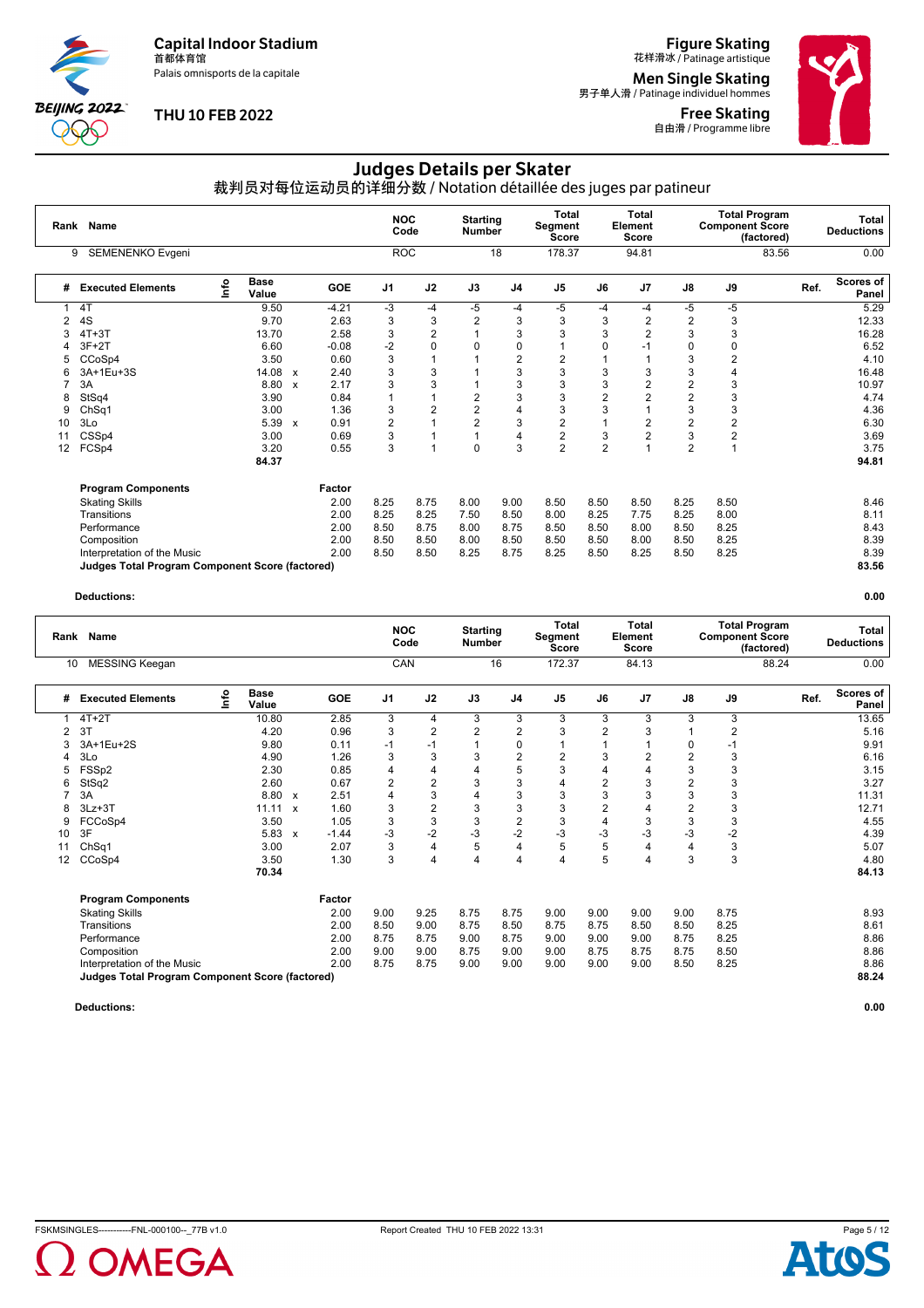Palais omnisports de la capitale

**BEIJING 2022 000** 

#### **THU 10 FEB 2022**

## **Figure Skating**<br>花样滑冰 / Patinage artistique

**Men Single Skating**<br>男子单人滑 / Patinage individuel hommes

**Free Skating**<br>自由滑 / Programme libre



### Judges Details per Skater

裁判员对每位运动员的详细分数 / Notation détaillée des juges par patineur

|    | Rank Name                                              |      |                      |                           |            | <b>NOC</b>              | Code           | <b>Starting</b><br><b>Number</b> |                | <b>Total</b><br>Segment<br><b>Score</b> |                | <b>Total</b><br>Element<br><b>Score</b> |                | <b>Component Score</b> | <b>Total Program</b><br>(factored) |      | Total<br><b>Deductions</b> |
|----|--------------------------------------------------------|------|----------------------|---------------------------|------------|-------------------------|----------------|----------------------------------|----------------|-----------------------------------------|----------------|-----------------------------------------|----------------|------------------------|------------------------------------|------|----------------------------|
| 11 | <b>KVITELASHVILI Morisi</b>                            |      |                      |                           |            | GEO                     |                |                                  | 20             | 170.64                                  |                | 85.92                                   |                |                        | 84.72                              |      | 0.00                       |
| #  | <b>Executed Elements</b>                               | Info | <b>Base</b><br>Value |                           | <b>GOE</b> | J <sub>1</sub>          | J2             | J3                               | J <sub>4</sub> | J <sub>5</sub>                          | J6             | J <sub>7</sub>                          | J8             | J9                     |                                    | Ref. | <b>Scores of</b><br>Panel  |
|    | $4S+2T$                                                |      | 11.00                |                           | 0.42       | 1                       | $\mathbf 1$    | 0                                |                | 1                                       | 0              | 0                                       | $-1$           | $\Omega$               |                                    |      | 11.42                      |
| 2  | 3A                                                     |      | 8.00                 |                           | 2.17       | 3                       | 3              | $\overline{2}$                   | $\overline{2}$ | 3                                       | 3              | 3                                       | $\overline{2}$ | 3                      |                                    |      | 10.17                      |
| 3  | 4T                                                     |      | 9.50                 |                           | $-3.26$    | $-4$                    | $-3$           | $-4$                             | $-3$           | -3                                      | $-2$           | -4                                      | $-4$           | $-3$                   |                                    |      | 6.24                       |
|    | 3Lo                                                    |      | 4.90                 |                           | 1.26       | $\mathsf 3$             | $\overline{2}$ | $\overline{2}$                   | 3              | 2                                       | 3              |                                         | $\overline{2}$ | 3                      |                                    |      | 6.16                       |
| 5  | FCSp4                                                  |      | 3.20                 |                           | 0.59       | 3                       |                | $\mathbf 0$                      | $\overline{2}$ | 2                                       | $\overline{2}$ |                                         | $\overline{2}$ | 3                      |                                    |      | 3.79                       |
| 6  | StSq4                                                  |      | 3.90                 |                           | 1.00       | 3                       | $\overline{2}$ | $\overline{2}$                   | 3              | 4                                       | 3              | 2                                       | $\overline{2}$ | 3                      |                                    |      | 4.90                       |
|    | $4T+3T$                                                |      | 15.07                | $\mathbf{x}$              | 1.09       | $\overline{2}$          |                | $\Omega$                         |                | 2                                       | 2              | 2                                       | $\Omega$       | $\Omega$               |                                    |      | 16.16                      |
|    | 2F+1Eu+3S                                              |      | 7.26                 | $\boldsymbol{\mathsf{x}}$ | 0.12       | $\pmb{0}$               |                | 0                                |                | 2                                       | 0              |                                         | O              | 0                      |                                    |      | 7.38                       |
| 9  | 3F                                                     |      | 5.83                 | $\boldsymbol{\mathsf{x}}$ | 0.83       | $\overline{\mathbf{c}}$ | 2              |                                  | 2              | $\overline{2}$                          | $\overline{2}$ |                                         |                |                        |                                    |      | 6.66                       |
| 10 | FCCoSp4                                                |      | 3.50                 |                           | 0.90       | 3                       | $\overline{2}$ | $\overline{2}$                   | $\overline{c}$ | 3                                       | 3              | 3                                       | 2              | 3                      |                                    |      | 4.40                       |
| 11 | Ch <sub>Sq1</sub>                                      |      | 3.00                 |                           | 1.29       | 3                       | 2              | $\overline{2}$                   | $\overline{2}$ | 3                                       | 3              | 3                                       | $\overline{2}$ | 3                      |                                    |      | 4.29                       |
| 12 | CCoSp4                                                 |      | 3.50                 |                           | 0.85       | 3                       |                | 3                                | $\overline{2}$ | 3                                       | $\overline{2}$ | 3                                       |                | 3                      |                                    |      | 4.35                       |
|    |                                                        |      | 78.66                |                           |            |                         |                |                                  |                |                                         |                |                                         |                |                        |                                    |      | 85.92                      |
|    | <b>Program Components</b>                              |      |                      |                           | Factor     |                         |                |                                  |                |                                         |                |                                         |                |                        |                                    |      |                            |
|    | <b>Skating Skills</b>                                  |      |                      |                           | 2.00       | 8.25                    | 8.75           | 8.50                             | 8.50           | 8.50                                    | 8.25           | 8.25                                    | 8.50           | 8.75                   |                                    |      | 8.46                       |
|    | Transitions                                            |      |                      |                           | 2.00       | 8.25                    | 8.50           | 8.00                             | 8.25           | 8.25                                    | 8.50           | 8.50                                    | 8.25           | 8.50                   |                                    |      | 8.36                       |
|    | Performance                                            |      |                      |                           | 2.00       | 8.50                    | 8.50           | 8.50                             | 8.75           | 8.50                                    | 8.50           | 8.25                                    | 8.50           | 8.50                   |                                    |      | 8.50                       |
|    | Composition                                            |      |                      |                           | 2.00       | 8.50                    | 8.50           | 8.25                             | 8.75           | 8.50                                    | 8.50           | 8.50                                    | 8.50           | 8.75                   |                                    |      | 8.54                       |
|    | Interpretation of the Music                            |      |                      |                           | 2.00       | 8.50                    | 8.50           | 8.50                             | 8.50           | 8.50                                    | 8.50           | 8.25                                    | 8.50           | 8.50                   |                                    |      | 8.50                       |
|    | <b>Judges Total Program Component Score (factored)</b> |      |                      |                           |            |                         |                |                                  |                |                                         |                |                                         |                |                        |                                    |      | 84.72                      |

|    | Rank Name                                              |         |                      |                           |             |                | <b>NOC</b><br>Code | <b>Starting</b><br><b>Number</b> |                | Total<br>Segment<br><b>Score</b> |                | <b>Total</b><br>Element<br><b>Score</b> |                | <b>Component Score</b> | <b>Total Program</b><br>(factored) | Total<br><b>Deductions</b> |
|----|--------------------------------------------------------|---------|----------------------|---------------------------|-------------|----------------|--------------------|----------------------------------|----------------|----------------------------------|----------------|-----------------------------------------|----------------|------------------------|------------------------------------|----------------------------|
| 12 | <b>VASILJEVS Deniss</b>                                |         |                      |                           |             | LAT            |                    |                                  | 9              | 167.41                           |                | 84.75                                   |                |                        | 83.66                              | $-1.00$                    |
| #  | <b>Executed Elements</b>                               | lnfo    | <b>Base</b><br>Value |                           | <b>GOE</b>  | J <sub>1</sub> | J2                 | J3                               | J <sub>4</sub> | J <sub>5</sub>                   | J6             | J7                                      | J8             | J9                     |                                    | Scores of<br>Ref.<br>Panel |
|    | 4S<                                                    | $\,<\,$ | 7.76                 |                           | $-3.88$     | -5             | -5                 | -5                               | -5             | -5                               | -5             | -5                                      | -5             | -5                     |                                    | 3.88                       |
| 2  | $3A+2T$                                                |         | 9.30                 |                           | 1.71        | 3              | 2                  | 2                                | $\overline{2}$ | 2                                |                | 2                                       | 2              | 3                      |                                    | 11.01                      |
| 3  | 3A                                                     |         | 8.00                 |                           | 1.60        | 3              | 2                  | $\overline{c}$                   | $\overline{2}$ | $\overline{2}$                   |                | 2                                       | $\overline{2}$ | $\overline{2}$         |                                    | 9.60                       |
|    | 3Lo                                                    |         | 4.90                 |                           | 1.19        | 3              | 3                  | 3                                | 3              | 2                                | $\overline{2}$ | 2                                       | $\overline{2}$ | $\overline{2}$         |                                    | 6.09                       |
| 5  | StSq4                                                  |         | 3.90                 |                           | 1.17        | 3              | 2                  | 3                                | $\overline{2}$ | 3                                | 3              | 3                                       | 4              | 4                      |                                    | 5.07                       |
|    | FSSp4                                                  |         | 3.00                 |                           | 0.90        | 4              | 3                  | 3                                | 3              | 3                                | 3              | 3                                       | 3              | 2                      |                                    | 3.90                       |
|    | 3F!+3T                                                 |         | 10.45                | $\mathbf{x}$              | $-0.08$     | -1             | 0                  |                                  | $-1$           | $\mathbf 0$                      | 0              | 0                                       | O              | 0                      |                                    | 10.37                      |
| 8  | 3Lz+1Eu+3S                                             |         | 11.77                | $\mathbf{x}$              | 1.77        | 3              | 3                  | 3                                | 3              | 3                                | $\overline{2}$ | 3                                       | 3              | 3                      |                                    | 13.54                      |
| 9  | 3Lz                                                    |         | 6.49                 | $\boldsymbol{\mathsf{x}}$ | 1.43        | 3              | 3                  | $\overline{2}$                   | $\overline{2}$ | 2                                |                | 3                                       | 2              | 3                      |                                    | 7.92                       |
| 10 | ChSq1                                                  |         | 3.00                 |                           | 1.57        | 4              |                    | 4                                |                | 3                                | 4              | 3                                       | 3              | 4                      |                                    | 4.57                       |
| 11 | CCoSp4                                                 |         | 3.50                 |                           | 0.95        | 2              | 3                  | 3                                |                | 3                                | $\overline{c}$ | 3                                       | 3              | 3                      |                                    | 4.45                       |
| 12 | FCCoSp4                                                |         | 3.50                 |                           | 0.85        | 3              | $\overline{c}$     | $\overline{c}$                   |                | 2                                | $\overline{2}$ | 3                                       | 3              | 3                      |                                    | 4.35                       |
|    |                                                        |         | 75.57                |                           |             |                |                    |                                  |                |                                  |                |                                         |                |                        |                                    | 84.75                      |
|    | <b>Program Components</b>                              |         |                      |                           | Factor      |                |                    |                                  |                |                                  |                |                                         |                |                        |                                    |                            |
|    | <b>Skating Skills</b>                                  |         |                      |                           | 2.00        | 8.50           | 8.75               | 8.00                             | 7.75           | 8.50                             | 8.50           | 8.00                                    | 8.50           | 8.25                   |                                    | 8.32                       |
|    | Transitions                                            |         |                      |                           | 2.00        | 8.25           | 8.25               | 8.00                             | 7.00           | 8.25                             | 8.25           | 7.75                                    | 8.50           | 8.00                   |                                    | 8.11                       |
|    | Performance                                            |         |                      |                           | 2.00        | 8.50           | 8.75               | 8.50                             | 7.25           | 8.25                             | 8.50           | 8.25                                    | 8.25           | 8.25                   |                                    | 8.36                       |
|    | Composition                                            |         |                      |                           | 2.00        | 8.75           | 8.75               | 8.25                             | 7.50           | 8.50                             | 8.50           | 8.25                                    | 8.75           | 8.50                   |                                    | 8.50                       |
|    | Interpretation of the Music                            |         |                      |                           | 2.00        | 8.75           | 8.75               | 8.50                             | 7.25           | 8.50                             | 8.50           | 8.50                                    | 8.50           | 8.50                   |                                    | 8.54                       |
|    | <b>Judges Total Program Component Score (factored)</b> |         |                      |                           |             |                |                    |                                  |                |                                  |                |                                         |                |                        |                                    | 83.66                      |
|    | Falls<br><b>Deductions:</b>                            |         |                      |                           | $-1.00$ (1) |                |                    |                                  |                |                                  |                |                                         |                |                        |                                    | $-1.00$                    |



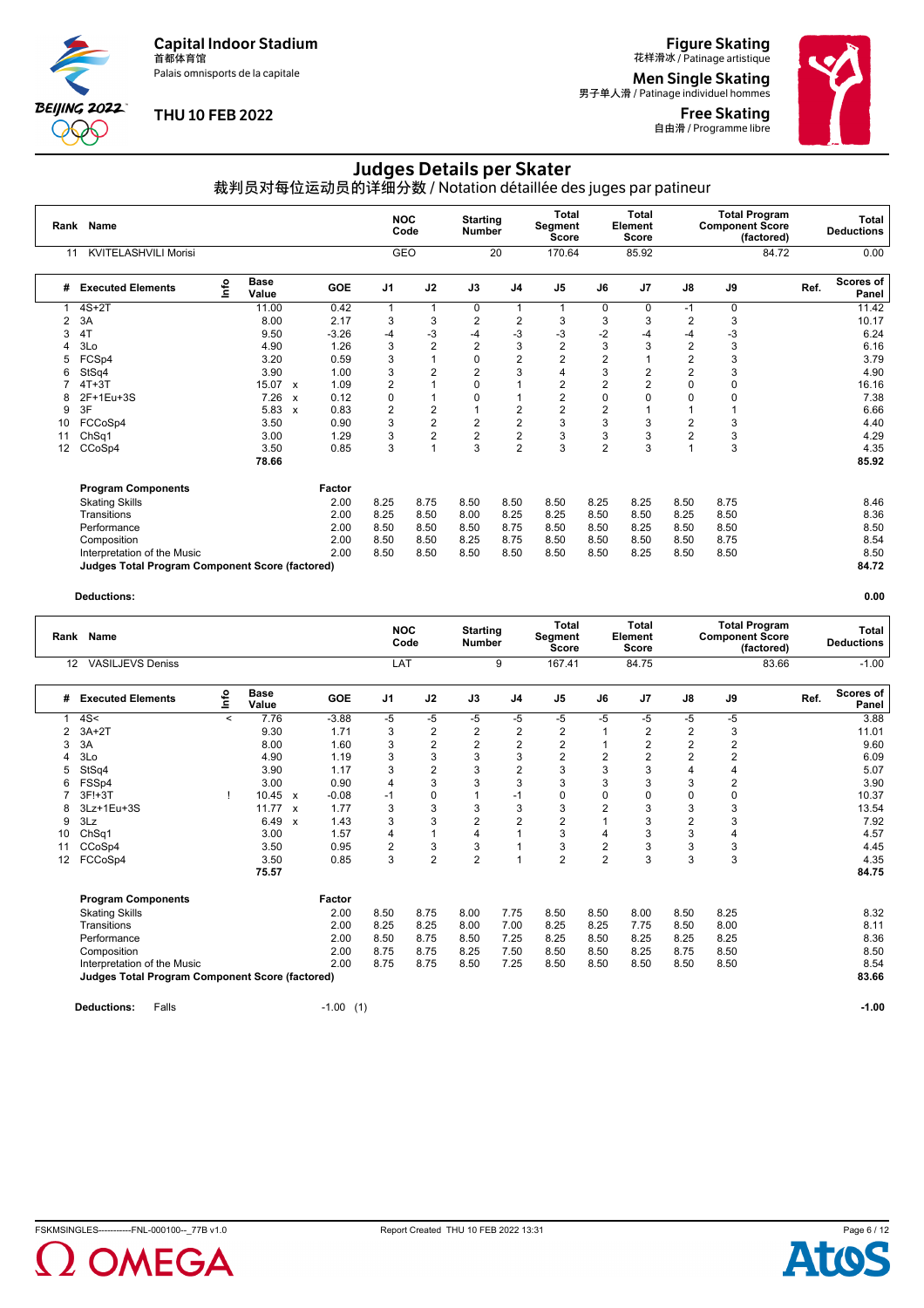Palais omnisports de la capitale

**BEIJING 2022 000** 

#### **THU 10 FEB 2022**

**Figure Skating**<br>花样滑冰 / Patinage artistique

**Men Single Skating**<br>男子单人滑 / Patinage individuel hommes

**Free Skating**<br>自由滑 / Programme libre



### Judges Details per Skater

裁判员对每位运动员的详细分数 / Notation détaillée des juges par patineur

|    | Rank Name                                              |             |                      |              |            | <b>NOC</b>     | Code           | <b>Starting</b><br><b>Number</b> |                | <b>Total</b><br>Segment<br>Score |                | <b>Total</b><br>Element<br>Score |                | <b>Component Score</b> | <b>Total Program</b><br>(factored) |      | Total<br><b>Deductions</b> |
|----|--------------------------------------------------------|-------------|----------------------|--------------|------------|----------------|----------------|----------------------------------|----------------|----------------------------------|----------------|----------------------------------|----------------|------------------------|------------------------------------|------|----------------------------|
| 13 | SIAO HIM FA Adam                                       |             |                      |              |            | <b>FRA</b>     |                |                                  | 11             | 163.41                           |                | 81.69                            |                |                        | 82.72                              |      | $-1.00$                    |
| #  | <b>Executed Elements</b>                               | <u>info</u> | <b>Base</b><br>Value |              | <b>GOE</b> | J <sub>1</sub> | J2             | J3                               | J <sub>4</sub> | J <sub>5</sub>                   | J6             | J7                               | J8             | J9                     |                                    | Ref. | Scores of<br>Panel         |
|    | 4T                                                     |             | 9.50                 |              | 2.85       | 4              | 4              | $\overline{2}$                   | 3              | 2                                | $\overline{2}$ | 4                                | 3              | 3                      |                                    |      | 12.35                      |
| 2  | 3A                                                     |             | 8.00                 |              | 2.06       | 3              | 3              | 3                                | 3              | 2                                |                |                                  |                | 3                      |                                    |      | 10.06                      |
| 3  | 4S                                                     |             | 9.70                 |              | $-2.91$    | $-4$           | $-2$           | $-4$                             | $-3$           | -3                               | -4             | $-2$                             | $-3$           | $-2$                   |                                    |      | 6.79                       |
|    | 4T+REP                                                 |             | 6.65                 |              | $-4.75$    | $-5$           | $-5$           | $-5$                             | $-5$           | -5                               | -5             | -5                               | -5             | $-5$                   |                                    |      | 1.90                       |
|    | CSS <sub>p3</sub>                                      |             | 2.60                 |              | 0.56       | 3              | $\overline{2}$ | 1                                | 3              | $\overline{2}$                   | $\overline{2}$ | 2                                | $\overline{2}$ | $\overline{2}$         |                                    |      | 3.16                       |
| 6  | 3Lz+1Eu+3S                                             |             | 11.77                | $\mathbf{x}$ | 1.01       | 1              | $\overline{2}$ | $\overline{c}$                   | 3              | 2                                |                | 3                                |                |                        |                                    |      | 12.78                      |
|    | $3Lz + 3T$                                             |             | 11.11                | $\mathbf{x}$ | 1.10       | $\overline{2}$ | $\overline{2}$ | $\overline{2}$                   | $\overline{2}$ |                                  | $\Omega$       |                                  | $\overline{2}$ | 2                      |                                    |      | 12.21                      |
| 8  | 3F                                                     |             | 5.83                 | $\mathbf{x}$ | $-0.45$    | -3             | 0              | $-1$                             | $-1$           | $-1$                             | $-2$           |                                  | $\Omega$       |                        |                                    |      | 5.38                       |
| 9  | FCCoSp3                                                |             | 3.00                 |              | 0.43       |                | $\overline{c}$ | 0                                | $\overline{2}$ | 2                                |                |                                  | $\overline{2}$ |                        |                                    |      | 3.43                       |
| 10 | StSq4                                                  |             | 3.90                 |              | 1.17       | 3              | $\overline{2}$ | 3                                | 3              | 3                                | 3              | 3                                | 3              | 4                      |                                    |      | 5.07                       |
| 11 | ChSq1                                                  |             | 3.00                 |              | 1.36       | 3              | 3              | 3                                | $\overline{c}$ | 3                                | 3              | 3                                | $\overline{2}$ | 2                      |                                    |      | 4.36                       |
| 12 | CCoSp4                                                 |             | 3.50                 |              | 0.70       | $\overline{2}$ | $\overline{2}$ | $\overline{2}$                   | $\overline{2}$ | $\overline{2}$                   | $\overline{2}$ | 3                                | $\overline{2}$ | $\overline{2}$         |                                    |      | 4.20                       |
|    |                                                        |             | 78.56                |              |            |                |                |                                  |                |                                  |                |                                  |                |                        |                                    |      | 81.69                      |
|    | <b>Program Components</b>                              |             |                      |              | Factor     |                |                |                                  |                |                                  |                |                                  |                |                        |                                    |      |                            |
|    | <b>Skating Skills</b>                                  |             |                      |              | 2.00       | 8.50           | 8.75           | 8.25                             | 8.50           | 8.25                             | 8.25           | 8.50                             | 8.00           | 8.25                   |                                    |      | 8.36                       |
|    | Transitions                                            |             |                      |              | 2.00       | 8.00           | 8.50           | 8.00                             | 8.00           | 8.00                             | 8.00           | 7.75                             | 7.75           | 7.75                   |                                    |      | 7.93                       |
|    | Performance                                            |             |                      |              | 2.00       | 8.25           | 8.25           | 8.50                             | 8.50           | 8.25                             | 8.25           | 8.50                             | 8.00           | 8.25                   |                                    |      | 8.32                       |
|    | Composition                                            |             |                      |              | 2.00       | 8.25           | 8.50           | 8.50                             | 8.50           | 8.25                             | 8.50           | 8.25                             | 8.00           | 8.25                   |                                    |      | 8.36                       |
|    | Interpretation of the Music                            |             |                      |              | 2.00       | 8.50           | 8.50           | 8.50                             | 8.25           | 8.25                             | 8.50           | 8.50                             | 8.25           | 8.00                   |                                    |      | 8.39                       |
|    | <b>Judges Total Program Component Score (factored)</b> |             |                      |              |            |                |                |                                  |                |                                  |                |                                  |                |                        |                                    |      | 82.72                      |

**Deductions:** Falls -1.00 (1) **-1.00**

|                | Rank Name                                              |      |                      |                           |             |                | <b>NOC</b><br>Code | <b>Starting</b><br><b>Number</b> |                | <b>Total</b><br>Segment<br><b>Score</b> |                | Total<br>Element<br><b>Score</b> |                | <b>Component Score</b> | <b>Total Program</b><br>(factored) |      | Total<br><b>Deductions</b> |
|----------------|--------------------------------------------------------|------|----------------------|---------------------------|-------------|----------------|--------------------|----------------------------------|----------------|-----------------------------------------|----------------|----------------------------------|----------------|------------------------|------------------------------------|------|----------------------------|
| 14             | <b>KONDRATIUK Mark</b>                                 |      |                      |                           |             |                | <b>ROC</b>         |                                  | 10             | 162.71                                  |                | 80.15                            |                |                        | 83.56                              |      | $-1.00$                    |
| #              | <b>Executed Elements</b>                               | lnfo | <b>Base</b><br>Value |                           | <b>GOE</b>  | J <sub>1</sub> | J2                 | J3                               | J <sub>4</sub> | J <sub>5</sub>                          | J6             | J7                               | J8             | J9                     |                                    | Ref. | <b>Scores of</b><br>Panel  |
|                | 4T                                                     |      | 9.50                 |                           | 2.85        | 3              | 3                  | 3                                | 3              | 3                                       | 3              | 3                                | $\overline{2}$ | 3                      |                                    |      | 12.35                      |
| $\overline{2}$ | 3A                                                     |      | 8.00                 |                           | $-2.40$     | $-4$           | $-3$               | $-2$                             | $-2$           | -3                                      | -3             | $-3$                             | -4             | $-3$                   |                                    |      | 5.60                       |
| 3              | 1A                                                     |      | 1.10                 |                           | 0.00        | $\mathbf 0$    | 0                  | $\mathbf 0$                      | $\mathbf 0$    | 0                                       | 0              | $\Omega$                         | 0              | $-1$                   |                                    |      | 1.10                       |
| 4              | 3Lo                                                    |      | 4.90                 |                           | 0.70        | $\overline{1}$ |                    | 1                                | $\overline{2}$ | $\overline{2}$                          | $\overline{2}$ |                                  |                | $\overline{2}$         |                                    |      | 5.60                       |
| 5              | FCSp4                                                  |      | 3.20                 |                           | 0.50        | $\overline{2}$ |                    |                                  | 1              |                                         | 2              | 2                                | $\overline{2}$ | 2                      |                                    |      | 3.70                       |
| 6              | $4S+2T$                                                |      | 12.10                | $\mathbf{x}$              | 2.08        | $\overline{2}$ | $\overline{2}$     | $\overline{2}$                   | $\overline{2}$ | $\overline{2}$                          | 3              | $\overline{2}$                   | $\overline{2}$ | 3                      |                                    |      | 14.18                      |
|                | 4S+1Eu+3Sa                                             | q    | 15.95                | $\boldsymbol{\mathsf{x}}$ | $-4.85$     | -5             | -5                 | $-5$                             | $-5$           | -5                                      | $-5$           | $-5$                             | $-5$           | $-5$                   |                                    |      | 11.10                      |
| 8              | $3Lz + 2T$                                             |      | 7.92                 | $\mathsf{x}$              | 1.01        | $\overline{2}$ | $\overline{2}$     | $\overline{2}$                   | 1              |                                         | $\overline{2}$ | $\overline{2}$                   |                | 2                      |                                    |      | 8.93                       |
| 9              | CSSp4                                                  |      | 3.00                 |                           | 0.73        | 3              | $\overline{2}$     | $\overline{2}$                   | $\overline{2}$ | $\overline{\mathbf{c}}$                 | 3              | 3                                | $\overline{2}$ | 3                      |                                    |      | 3.73                       |
| 10             | StSq4                                                  |      | 3.90                 |                           | 1.06        | 3              | $\overline{2}$     | 3                                | 3              | $\overline{2}$                          | 3              | 3                                | $\overline{2}$ | 3                      |                                    |      | 4.96                       |
| 11             | CCoSp4                                                 |      | 3.50                 |                           | 0.90        | 3              | 2                  | $\overline{2}$                   | $\overline{2}$ | $\overline{\mathbf{c}}$                 | 3              | 3                                | 3              | 3                      |                                    |      | 4.40                       |
| 12             | Ch <sub>Sq1</sub>                                      |      | 3.00                 |                           | 1.50        | 3              | $\overline{2}$     | 3                                | 3              | 3                                       | 4              |                                  | $\overline{2}$ | 3                      |                                    |      | 4.50                       |
|                |                                                        |      | 76.07                |                           |             |                |                    |                                  |                |                                         |                |                                  |                |                        |                                    |      | 80.15                      |
|                | <b>Program Components</b>                              |      |                      |                           | Factor      |                |                    |                                  |                |                                         |                |                                  |                |                        |                                    |      |                            |
|                | <b>Skating Skills</b>                                  |      |                      |                           | 2.00        | 8.50           | 8.75               | 8.50                             | 8.50           | 8.50                                    | 8.50           | 8.50                             | 8.25           | 8.50                   |                                    |      | 8.50                       |
|                | Transitions                                            |      |                      |                           | 2.00        | 8.25           | 8.25               | 8.00                             | 8.25           | 8.25                                    | 8.25           | 8.00                             | 8.00           | 8.00                   |                                    |      | 8.14                       |
|                | Performance                                            |      |                      |                           | 2.00        | 8.25           | 8.50               | 8.25                             | 8.00           | 8.00                                    | 8.50           | 8.50                             | 7.75           | 8.00                   |                                    |      | 8.21                       |
|                | Composition                                            |      |                      |                           | 2.00        | 8.50           | 8.50               | 8.50                             | 8.75           | 8.50                                    | 8.75           | 8.25                             | 8.50           | 8.25                   |                                    |      | 8.50                       |
|                | Interpretation of the Music                            |      |                      |                           | 2.00        | 8.50           | 8.50               | 8.50                             | 8.50           | 8.25                                    | 8.75           | 8.50                             | 8.00           | 8.25                   |                                    |      | 8.43                       |
|                | <b>Judges Total Program Component Score (factored)</b> |      |                      |                           |             |                |                    |                                  |                |                                         |                |                                  |                |                        |                                    |      | 83.56                      |
|                | <b>Deductions:</b><br>Falls                            |      |                      |                           | $-1.00$ (1) |                |                    |                                  |                |                                         |                |                                  |                |                        |                                    |      | $-1.00$                    |



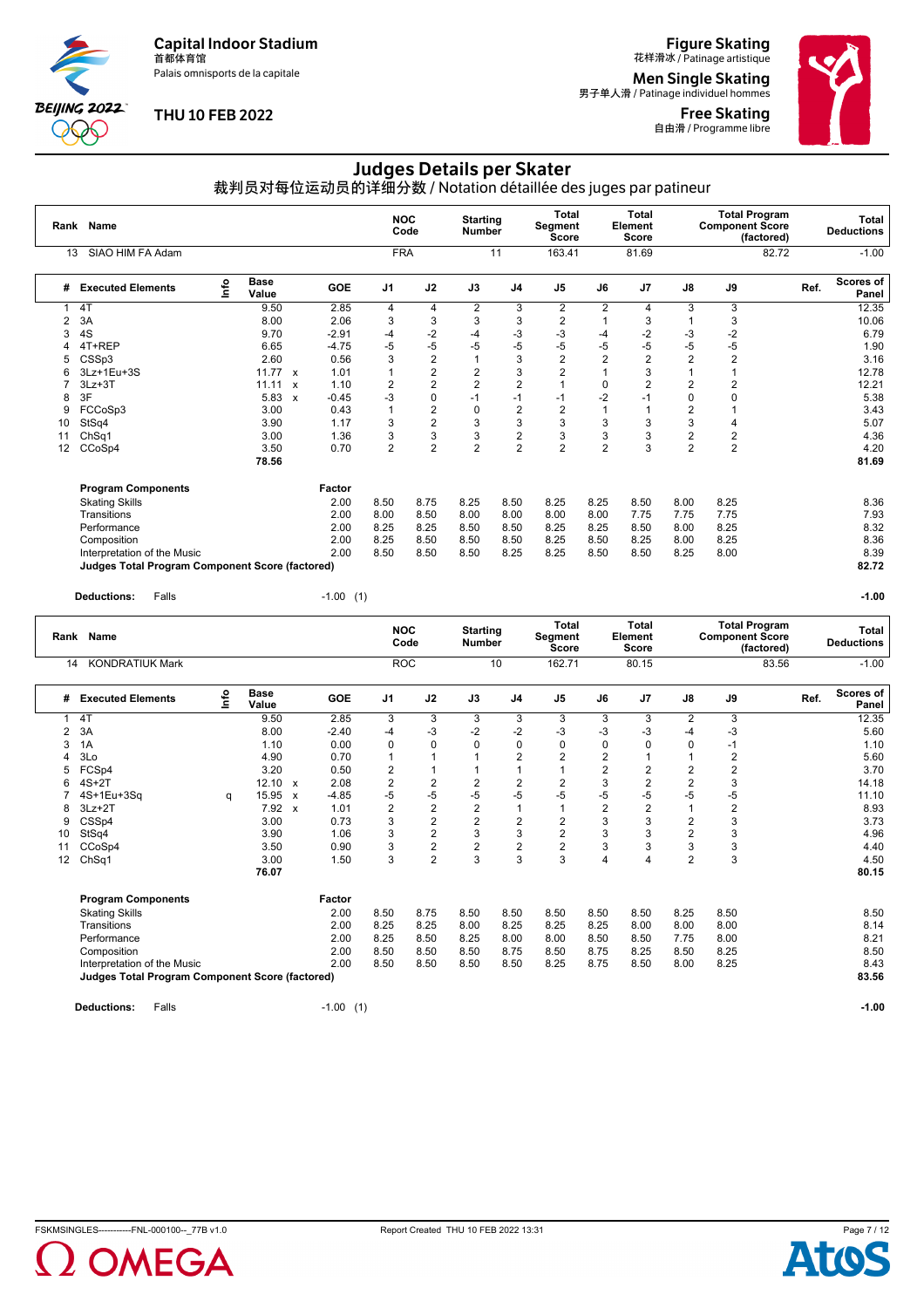Palais omnisports de la capitale

**BEIJING 2022** X Ж

#### **THU 10 FEB 2022**

**Figure Skating**<br>花样滑冰 / Patinage artistique

**Men Single Skating**<br>男子单人滑 / Patinage individuel hommes

Free Skating 自由滑 / Programme libre



#### Judges Details per Skater

裁判员对每位运动员的详细分数 / Notation détaillée des juges par patineur

|    | Rank Name                                       |         |                      |                           |         | <b>NOC</b>              | Code                    | <b>Starting</b><br><b>Number</b> |                | Total<br>Segment<br>Score |                | <b>Total</b><br>Element<br>Score |                | <b>Component Score</b> | <b>Total Program</b><br>(factored) |      | <b>Total</b><br><b>Deductions</b> |
|----|-------------------------------------------------|---------|----------------------|---------------------------|---------|-------------------------|-------------------------|----------------------------------|----------------|---------------------------|----------------|----------------------------------|----------------|------------------------|------------------------------------|------|-----------------------------------|
| 15 | <b>AYMOZ Kevin</b>                              |         |                      |                           |         | <b>FRA</b>              |                         |                                  | 15             | 161.80                    |                | 76.60                            |                |                        | 86.20                              |      | $-1.00$                           |
| #  | <b>Executed Elements</b>                        | ١nto    | <b>Base</b><br>Value |                           | GOE     | J <sub>1</sub>          | J2                      | J3                               | J <sub>4</sub> | J <sub>5</sub>            | J6             | J <sub>7</sub>                   | J8             | J9                     |                                    | Ref. | <b>Scores of</b><br>Panel         |
|    | 4T <                                            | $\prec$ | 7.60                 |                           | $-3.80$ | $-5$                    | -5                      | $-5$                             | $-5$           | -5                        | -5             | -5                               | -5             | -5                     |                                    |      | 3.80                              |
| 2  | 3T                                              |         | 4.20                 |                           | 0.96    | $\overline{2}$          | 4                       | $\mathbf 0$                      | 3              | $\overline{\mathbf{c}}$   | 2              | 2                                | 2              | 3                      |                                    |      | 5.16                              |
| 3  | $3A+2T$                                         |         | 9.30                 |                           | 1.71    | $\overline{2}$          | 2                       | $\overline{2}$                   | $\overline{2}$ | $\overline{2}$            | $\overline{2}$ | 3                                |                | 3                      |                                    |      | 11.01                             |
|    | 3Lo                                             |         | 4.90                 |                           | 0.84    |                         |                         |                                  | $\overline{2}$ | 2                         | $\overline{2}$ | 3                                | 2              | $\overline{2}$         |                                    |      | 5.74                              |
| 5  | CCSp4                                           |         | 3.20                 |                           | 0.96    | 3                       | 3                       | 3                                | $\overline{2}$ | 3                         | 3              | 3                                | 3              | 3                      |                                    |      | 4.16                              |
| 6  | 3A                                              |         | 8.80                 | $\boldsymbol{\mathsf{x}}$ | 2.74    | 4                       | 4                       | 4                                | 3              | 3                         | 3              |                                  | 3              | 3                      |                                    |      | 11.54                             |
|    | 3Lz                                             |         | 6.49                 | $\boldsymbol{\mathsf{x}}$ | 1.35    | $\overline{2}$          | 3                       | 3                                | 2              | 2                         | $\overline{2}$ | 4                                | 2              | 2                      |                                    |      | 7.84                              |
| 8  | 3F!+1Eu+3S                                      |         | 11.11                | $\mathbf{x}$              | $-1.51$ | -4                      | $-2$                    | -3                               | $-2$           | $-2$                      | -3             | $-2$                             | -4             | -4                     |                                    |      | 9.60                              |
| 9  | Ch <sub>Sq1</sub>                               |         | 3.00                 |                           | 1.36    | $\overline{2}$          | $\overline{\mathbf{c}}$ | 3                                | $\overline{2}$ | $\overline{\mathbf{c}}$   | 3              | 4                                | 4              | 3                      |                                    |      | 4.36                              |
| 10 | FSSp4                                           |         | 3.00                 |                           | 0.64    | 3                       | $\overline{c}$          | $\overline{c}$                   | $\overline{2}$ | 2                         | $\overline{2}$ | 2                                | 3              | 2                      |                                    |      | 3.64                              |
| 11 | CCoSp4                                          |         | 3.50                 |                           | 0.90    | $\overline{2}$          | 3                       | $\overline{2}$                   | $\overline{2}$ | 3                         | 3              | 3                                | $\overline{2}$ | 3                      |                                    |      | 4.40                              |
| 12 | StSq4                                           |         | 3.90                 |                           | 1.45    | $\overline{\mathbf{4}}$ | 3                       | 4                                | 3              | 4                         | 4              | 4                                | 4              | 3                      |                                    |      | 5.35                              |
|    |                                                 |         | 69.00                |                           |         |                         |                         |                                  |                |                           |                |                                  |                |                        |                                    |      | 76.60                             |
|    | <b>Program Components</b>                       |         |                      |                           | Factor  |                         |                         |                                  |                |                           |                |                                  |                |                        |                                    |      |                                   |
|    | <b>Skating Skills</b>                           |         |                      |                           | 2.00    | 8.50                    | 8.75                    | 8.50                             | 8.50           | 8.75                      | 8.75           | 8.75                             | 8.75           | 9.00                   |                                    |      | 8.68                              |
|    | Transitions                                     |         |                      |                           | 2.00    | 8.25                    | 8.50                    | 8.50                             | 8.50           | 8.50                      | 8.25           | 8.50                             | 8.75           | 8.50                   |                                    |      | 8.46                              |
|    | Performance                                     |         |                      |                           | 2.00    | 8.50                    | 8.50                    | 8.75                             | 8.25           | 8.50                      | 8.50           | 9.00                             | 8.50           | 8.75                   |                                    |      | 8.57                              |
|    | Composition                                     |         |                      |                           | 2.00    | 8.75                    | 8.50                    | 8.75                             | 8.75           | 8.75                      | 8.50           | 9.25                             | 8.75           | 8.50                   |                                    |      | 8.68                              |
|    | Interpretation of the Music                     |         |                      |                           | 2.00    | 8.50                    | 8.50                    | 9.00                             | 8.75           | 8.75                      | 8.50           | 9.25                             | 8.50           | 9.00                   |                                    |      | 8.71                              |
|    | Judges Total Program Component Score (factored) |         |                      |                           |         |                         |                         |                                  |                |                           |                |                                  |                |                        |                                    |      | 86.20                             |

**Deductions:** Falls -1.00 (1) **-1.00**

|    | Rank Name                                       |          |                      |                           |            | <b>NOC</b>              | Code                    | <b>Starting</b><br><b>Number</b> |                | <b>Total</b><br>Segment<br><b>Score</b> |                | Total<br>Element<br><b>Score</b> |                | <b>Component Score</b> | <b>Total Program</b><br>(factored) |      | Total<br><b>Deductions</b> |
|----|-------------------------------------------------|----------|----------------------|---------------------------|------------|-------------------------|-------------------------|----------------------------------|----------------|-----------------------------------------|----------------|----------------------------------|----------------|------------------------|------------------------------------|------|----------------------------|
| 16 | <b>KERRY Brendan</b>                            |          |                      |                           |            | <b>AUS</b>              |                         |                                  | 8              | 160.01                                  |                | 83.51                            |                |                        | 76.50                              |      | 0.00                       |
| #  | <b>Executed Elements</b>                        | <b>u</b> | <b>Base</b><br>Value |                           | <b>GOE</b> | J <sub>1</sub>          | J2                      | J3                               | J <sub>4</sub> | J <sub>5</sub>                          | J6             | J <sub>7</sub>                   | $\mathsf{J}8$  | J9                     |                                    | Ref. | Scores of<br>Panel         |
|    | 4T                                              |          | 9.50                 |                           | 0.81       | 0                       | 2                       | 0                                | 2              | 2                                       | 0              | $\overline{2}$                   | $\Omega$       | 0                      |                                    |      | 10.31                      |
| 2  | 3S                                              |          | 4.30                 |                           | 0.86       | $\overline{\mathbf{c}}$ | $\overline{\mathbf{c}}$ | $\overline{2}$                   | $\overline{c}$ | $\overline{\mathbf{c}}$                 | $\overline{2}$ | 3                                | $\overline{2}$ |                        |                                    |      | 5.16                       |
| 3  | $3A+2T$                                         |          | 9.30                 |                           | 1.71       | 3                       | $\overline{2}$          | $\overline{1}$                   | 3              | $\overline{2}$                          |                | 3                                | $\overline{2}$ | 2                      |                                    |      | 11.01                      |
| 4  | 3F                                              |          | 5.30                 |                           | 0.68       | $\overline{2}$          |                         | $\mathbf 0$                      | $\overline{c}$ | $\overline{2}$                          | $\Omega$       | 2                                | $\overline{2}$ | 0                      |                                    |      | 5.98                       |
| 5  | CCSp4                                           |          | 3.20                 |                           | 0.23       |                         | $\Omega$                |                                  | $\mathbf 0$    | 1                                       | $\Omega$       |                                  |                |                        |                                    |      | 3.43                       |
| 6  | StSq4                                           |          | 3.90                 |                           | 0.56       |                         |                         | $\overline{2}$                   | 3              | $\overline{2}$                          |                | 2                                |                |                        |                                    |      | 4.46                       |
|    | $3Lz + 3T$                                      |          | $11.11 \times$       |                           | 1.18       | $\overline{\mathbf{c}}$ |                         | $\overline{2}$                   | 3              | $\overline{c}$                          |                | 3                                | $\overline{2}$ | 2                      |                                    |      | 12.29                      |
| 8  | 3A                                              |          | 8.80                 | X                         | 1.83       | $\overline{\mathbf{c}}$ | 2                       | $\overline{2}$                   | 3              | $\overline{2}$                          |                | 3                                | 3              | 2                      |                                    |      | 10.63                      |
| 9  | $3Lz + 2T$                                      |          | 7.92                 | $\boldsymbol{\mathsf{x}}$ | 0.93       | $\overline{2}$          |                         |                                  | $\overline{2}$ | $\overline{\mathbf{c}}$                 | 0              | 2                                |                | 2                      |                                    |      | 8.85                       |
| 10 | CCoSp4                                          |          | 3.50                 |                           | 0.55       | $\overline{1}$          |                         |                                  | $\overline{2}$ | $\overline{2}$                          |                | $\overline{2}$                   | $\overline{2}$ | 2                      |                                    |      | 4.05                       |
| 11 | Ch <sub>Sq1</sub>                               |          | 3.00                 |                           | 1.00       | 2                       | 0                       | $\overline{2}$                   | 3              | 2                                       |                | 3                                | $\overline{2}$ | $\overline{2}$         |                                    |      | 4.00                       |
| 12 | FSSp4                                           |          | 3.00                 |                           | 0.34       | $\overline{2}$          | 1                       | $\Omega$                         | $\overline{2}$ | $\overline{1}$                          | $\Omega$       | $\overline{2}$                   |                |                        |                                    |      | 3.34                       |
|    |                                                 |          | 72.83                |                           |            |                         |                         |                                  |                |                                         |                |                                  |                |                        |                                    |      | 83.51                      |
|    | <b>Program Components</b>                       |          |                      |                           | Factor     |                         |                         |                                  |                |                                         |                |                                  |                |                        |                                    |      |                            |
|    | <b>Skating Skills</b>                           |          |                      |                           | 2.00       | 8.25                    | 7.50                    | 7.75                             | 8.25           | 7.75                                    | 7.50           | 8.00                             | 7.75           | 7.25                   |                                    |      | 7.79                       |
|    | Transitions                                     |          |                      |                           | 2.00       | 7.75                    | 7.00                    | 7.00                             | 7.75           | 7.50                                    | 7.25           | 7.50                             | 7.50           | 6.75                   |                                    |      | 7.36                       |
|    | Performance                                     |          |                      |                           | 2.00       | 8.00                    | 7.00                    | 7.50                             | 8.50           | 7.75                                    | 7.25           | 8.25                             | 7.75           | 7.50                   |                                    |      | 7.71                       |
|    | Composition                                     |          |                      |                           | 2.00       | 8.00                    | 7.25                    | 7.50                             | 8.75           | 8.00                                    | 7.25           | 8.00                             | 7.75           | 7.50                   |                                    |      | 7.71                       |
|    | Interpretation of the Music                     |          |                      |                           | 2.00       | 8.00                    | 7.25                    | 7.75                             | 8.75           | 8.00                                    | 7.25           | 8.00                             | 7.50           | 7.25                   |                                    |      | 7.68                       |
|    | Judges Total Program Component Score (factored) |          |                      |                           |            |                         |                         |                                  |                |                                         |                |                                  |                |                        |                                    |      | 76.50                      |
|    |                                                 |          |                      |                           |            |                         |                         |                                  |                |                                         |                |                                  |                |                        |                                    |      |                            |



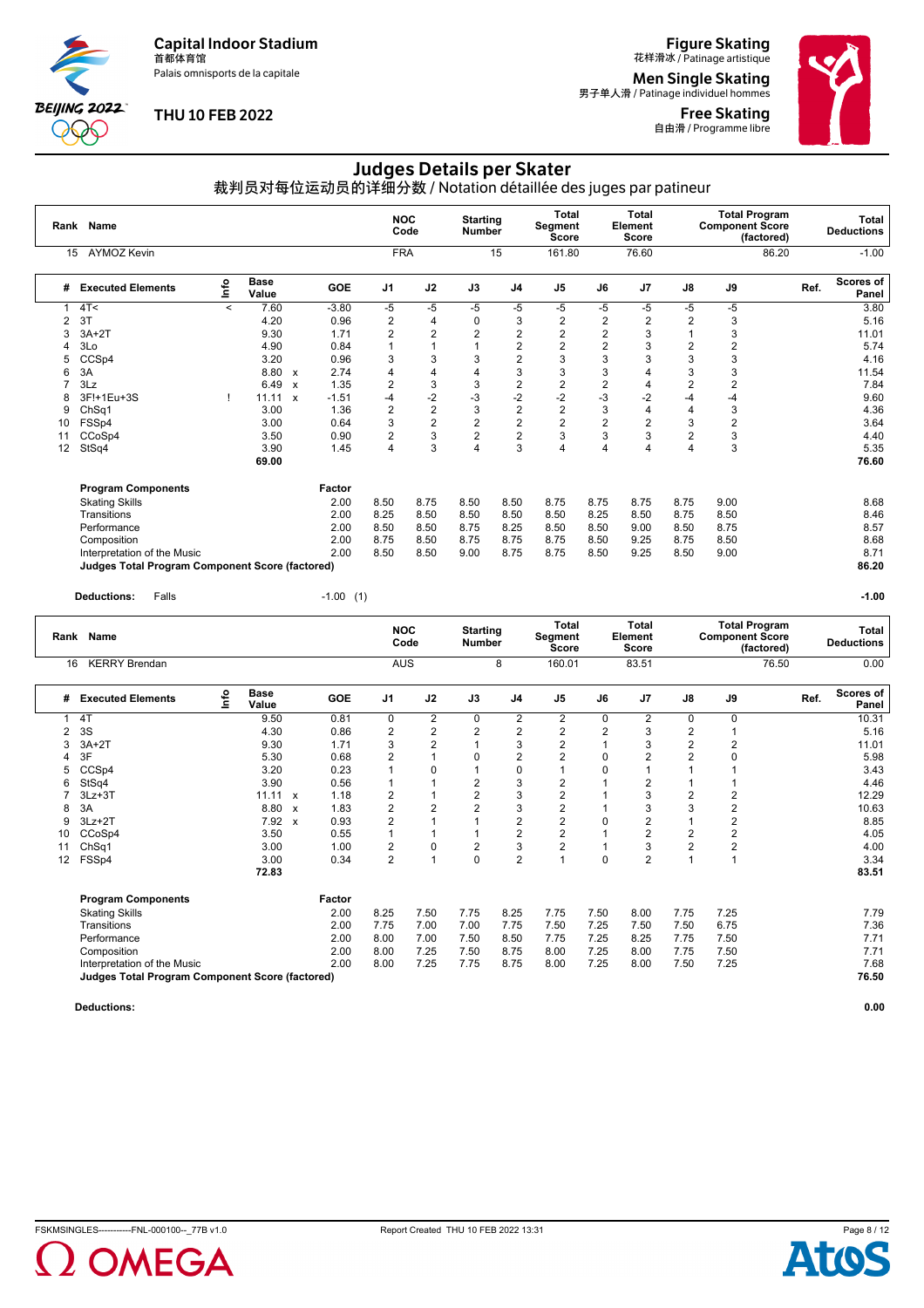Palais omnisports de la capitale

**BEIJING 2022**  $\partial \mathbb{O}$ 

#### **THU 10 FEB 2022**

## **Figure Skating**<br>花样滑冰 / Patinage artistique

**Men Single Skating**<br>男子单人滑 / Patinage individuel hommes

Free Skating **自由滑 / Programme libre** 



## Judges Details per Skater

裁判员对每位运动员的详细分数 / Notation détaillée des juges par patineur

|    | Rank Name                                       |      |                      |                           |            | <b>NOC</b>     | Code                    | <b>Starting</b><br><b>Number</b> |                | Total<br>Segment<br><b>Score</b> |                | <b>Total</b><br>Element<br><b>Score</b> |                | <b>Total Program</b><br><b>Component Score</b><br>(factored) |      | <b>Total</b><br><b>Deductions</b> |
|----|-------------------------------------------------|------|----------------------|---------------------------|------------|----------------|-------------------------|----------------------------------|----------------|----------------------------------|----------------|-----------------------------------------|----------------|--------------------------------------------------------------|------|-----------------------------------|
| 17 | RIZZO Matteo                                    |      |                      |                           |            | <b>ITA</b>     |                         |                                  | 12             | 158.90                           |                | 76.92                                   |                | 82.98                                                        |      | $-1.00$                           |
| #  | <b>Executed Elements</b>                        | Info | <b>Base</b><br>Value |                           | <b>GOE</b> | J <sub>1</sub> | J2                      | J3                               | J <sub>4</sub> | J <sub>5</sub>                   | J6             | J <sub>7</sub>                          | J8             | J9                                                           | Ref. | Scores of<br>Panel                |
|    | $3T+2T$                                         |      | 5.50                 |                           | 0.84       | 2              | 3                       | $\overline{2}$                   | $\overline{2}$ | 2                                | 2              | 2                                       | $\overline{2}$ | 2                                                            |      | 6.34                              |
| 2  | 3F                                              |      | 5.30                 |                           | 0.30       | 0              |                         | 0                                | $\overline{2}$ | $\overline{2}$                   | 0              | 0                                       |                | 0                                                            |      | 5.60                              |
| 3  | 3Lo                                             |      | 4.90                 |                           | 0.56       | 0              | 0                       | $\overline{1}$                   | 1              | $\overline{2}$                   |                | $\overline{2}$                          |                | $\overline{2}$                                               |      | 5.46                              |
| 4  | $3Lz + 3T$                                      |      | 10.10                |                           | 1.18       | $\overline{2}$ | $\overline{c}$          | 0                                | 3              | $\overline{2}$                   |                | $\overline{2}$                          | $\overline{2}$ | 3                                                            |      | 11.28                             |
| 5  | CCoSp4                                          |      | 3.50                 |                           | 0.75       | $\overline{2}$ | $\overline{2}$          | $\overline{c}$                   | $\overline{c}$ | $\overline{c}$                   | $\overline{2}$ | 3                                       | $\overline{2}$ | 3                                                            |      | 4.25                              |
| 6  | ChSq1                                           |      | 3.00                 |                           | 1.07       | 3              |                         | 3                                | $\overline{2}$ | $\overline{c}$                   | 2              |                                         | $\overline{2}$ | 2                                                            |      | 4.07                              |
|    | 3A+1Eu+3S                                       |      | 14.08                | $\boldsymbol{\mathsf{x}}$ | $-0.46$    | $-2$           | $-1$                    | $\mathbf 0$                      | $-1$           | $\overline{2}$                   | $\Omega$       | $-1$                                    | $\Omega$       | $-1$                                                         |      | 13.62                             |
| 8  | 2A                                              |      | 3.63                 | $\boldsymbol{\mathsf{x}}$ | 0.57       | $\overline{2}$ | $\overline{2}$          | $\overline{2}$                   | 1              |                                  | $\overline{2}$ | $\overline{2}$                          |                | 2                                                            |      | 4.20                              |
| 9  | 3A                                              |      | 8.80                 | $\mathbf{x}$              | 1.49       | 3              |                         | 1                                | 3              | 2                                |                | 3                                       |                | $\overline{2}$                                               |      | 10.29                             |
| 10 | CCSp3                                           |      | 2.80                 |                           | 0.36       | $\overline{2}$ | 0                       | 1                                | 0              | $\overline{2}$                   |                | $\overline{2}$                          | 2              |                                                              |      | 3.16                              |
| 11 | StSq4                                           |      | 3.90                 |                           | 1.11       | 3              | $\overline{\mathbf{c}}$ | 3                                | 3              | 3                                | 3              |                                         | 3              | 2                                                            |      | 5.01                              |
| 12 | FSSp4                                           |      | 3.00                 |                           | 0.64       | 3              | $\overline{c}$          | $\overline{A}$                   | 3              | $\overline{2}$                   |                | $\overline{2}$                          | 3              | $\overline{2}$                                               |      | 3.64                              |
|    |                                                 |      | 68.51                |                           |            |                |                         |                                  |                |                                  |                |                                         |                |                                                              |      | 76.92                             |
|    | <b>Program Components</b>                       |      |                      |                           | Factor     |                |                         |                                  |                |                                  |                |                                         |                |                                                              |      |                                   |
|    | <b>Skating Skills</b>                           |      |                      |                           | 2.00       | 8.25           | 8.50                    | 8.25                             | 8.25           | 8.50                             | 8.25           | 8.25                                    | 8.25           | 8.50                                                         |      | 8.32                              |
|    | Transitions                                     |      |                      |                           | 2.00       | 8.00           | 8.25                    | 8.00                             | 8.00           | 8.25                             | 8.00           | 8.50                                    | 8.00           | 8.00                                                         |      | 8.07                              |
|    | Performance                                     |      |                      |                           | 2.00       | 8.25           | 8.50                    | 8.25                             | 8.00           | 8.25                             | 8.00           | 8.50                                    | 8.00           | 8.25                                                         |      | 8.21                              |
|    | Composition                                     |      |                      |                           | 2.00       | 8.50           | 8.50                    | 8.50                             | 8.50           | 8.50                             | 8.25           | 8.50                                    | 8.50           | 8.50                                                         |      | 8.50                              |
|    | Interpretation of the Music                     |      |                      |                           | 2.00       | 8.50           | 8.75                    | 8.50                             | 8.25           | 8.25                             | 8.25           | 8.75                                    | 8.25           | 8.25                                                         |      | 8.39                              |
|    | Judges Total Program Component Score (factored) |      |                      |                           |            |                |                         |                                  |                |                                  |                |                                         |                |                                                              |      | 82.98                             |

**Deductions:** Falls -1.00 (1) **-1.00**

|    | Rank Name                                              |         |                      |                           |                | <b>NOC</b>              | Code                    | <b>Starting</b><br><b>Number</b> |                | Total<br>Segment<br><b>Score</b> |                | Total<br>Element<br>Score |                | <b>Component Score</b> | <b>Total Program</b><br>(factored) |      | Total<br><b>Deductions</b> |
|----|--------------------------------------------------------|---------|----------------------|---------------------------|----------------|-------------------------|-------------------------|----------------------------------|----------------|----------------------------------|----------------|---------------------------|----------------|------------------------|------------------------------------|------|----------------------------|
| 18 | <b>MOZALEV Andrei</b>                                  |         |                      |                           |                | <b>ROC</b>              |                         |                                  | $\overline{2}$ | 156.28                           |                | 79.48                     |                |                        | 78.80                              |      | $-2.00$                    |
| #  | <b>Executed Elements</b>                               | lnfo    | <b>Base</b><br>Value |                           | <b>GOE</b>     | J <sub>1</sub>          | J2                      | J3                               | J4             | J <sub>5</sub>                   | J6             | J7                        | J8             | J9                     |                                    | Ref. | Scores of<br>Panel         |
|    | 4Sq                                                    | q       | 9.70                 |                           | $-4.85$        | -5                      | -5                      | $-5$                             | $-5$           | $-5$                             | $-5$           | -5                        | -5             | $-5$                   |                                    |      | 4.85                       |
| 2  | $4T+3T$                                                |         | 13.70                |                           | 2.04           | 3                       | $\overline{\mathbf{c}}$ | 0                                | 2              | $\overline{\mathbf{c}}$          | 2              | $\overline{2}$            | 2              | 3                      |                                    |      | 15.74                      |
| 3  | 3Lo                                                    |         | 4.90                 |                           | 0.98           | $\overline{2}$          | $\overline{2}$          | $\overline{2}$                   |                | $\overline{2}$                   | $\overline{2}$ | $\overline{2}$            | $\overline{2}$ | $\overline{2}$         |                                    |      | 5.88                       |
|    | $3A+2T$                                                |         | 9.30                 |                           | 0.34           | $\mathbf 0$             | $\Omega$                | $-1$                             |                |                                  |                | $\Omega$                  | 0              | $\overline{2}$         |                                    |      | 9.64                       |
| 5  | FCSp4                                                  |         | 3.20                 |                           | 0.73           | 3                       | 3                       | 1                                | $\overline{2}$ | $\overline{\mathbf{c}}$          | 2              | $\overline{2}$            | 2              | 3                      |                                    |      | 3.93                       |
| 6  | Ch <sub>Sq1</sub>                                      |         | 3.00                 |                           | 1.00           | $\overline{2}$          | $\overline{2}$          | $\overline{2}$                   | $\overline{2}$ | $\overline{2}$                   | $\overline{2}$ | $\Omega$                  | $\overline{2}$ | 2                      |                                    |      | 4.00                       |
|    | 4T<                                                    | $\prec$ | 8.36                 | $\boldsymbol{\mathsf{x}}$ | $-3.80$        | $-5$                    | $-5$                    | $-5$                             | $-5$           | $-5$                             | $-5$           | $-5$                      | $-5$           | $-5$                   |                                    |      | 4.56                       |
| 8  | 3Aq                                                    | q       | 8.80                 | $\boldsymbol{\mathsf{x}}$ | $-0.80$        | $-1$                    | $-1$                    | $\mathbf 0$                      | $-1$           | $-1$                             | $-1$           | $-1$                      | $-2$           | $-1$                   |                                    |      | 8.00                       |
| 9  | 3Lz+1Eu+3S                                             |         | 11.77                | $\boldsymbol{\mathsf{x}}$ | 1.10           | $\overline{2}$          |                         | 1                                | $\overline{2}$ | $\overline{2}$                   | $\overline{2}$ | $\overline{2}$            | $\overline{2}$ | $\overline{2}$         |                                    |      | 12.87                      |
| 10 | StSq3                                                  |         | 3.30                 |                           | 0.61           | $\overline{2}$          |                         | $\overline{2}$                   | $\overline{2}$ | $\overline{2}$                   | 2              |                           | $\overline{2}$ | $\overline{2}$         |                                    |      | 3.91                       |
| 11 | CSSp4                                                  |         | 3.00                 |                           | 0.56           | $\overline{\mathbf{c}}$ |                         | $\overline{2}$                   | $\overline{2}$ | $\overline{2}$                   | $\overline{2}$ |                           | $\overline{2}$ | 3                      |                                    |      | 3.56                       |
| 12 | CCoSp3V                                                |         | 2.25                 |                           | 0.29           | 0                       |                         | $\overline{1}$                   |                | $\overline{2}$                   |                |                           | $\overline{2}$ | $\overline{2}$         |                                    |      | 2.54                       |
|    |                                                        |         | 81.28                |                           |                |                         |                         |                                  |                |                                  |                |                           |                |                        |                                    |      | 79.48                      |
|    | <b>Program Components</b>                              |         |                      |                           | Factor         |                         |                         |                                  |                |                                  |                |                           |                |                        |                                    |      |                            |
|    | <b>Skating Skills</b>                                  |         |                      |                           | 2.00           | 8.25                    | 8.25                    | 7.75                             | 7.50           | 8.25                             | 8.00           | 7.25                      | 8.25           | 8.25                   |                                    |      | 8.04                       |
|    | Transitions                                            |         |                      |                           | 2.00           | 8.25                    | 8.25                    | 7.25                             | 7.00           | 8.00                             | 8.00           | 7.25                      | 8.00           | 8.00                   |                                    |      | 7.82                       |
|    | Performance                                            |         |                      |                           | 2.00           | 8.00                    | 7.75                    | 7.25                             | 7.00           | 8.00                             | 7.75           | 7.00                      | 7.75           | 7.75                   |                                    |      | 7.61                       |
|    | Composition                                            |         |                      |                           | 2.00           | 8.00                    | 8.50                    | 7.50                             | 7.75           | 8.25                             | 8.25           | 7.25                      | 8.50           | 8.25                   |                                    |      | 8.07                       |
|    | Interpretation of the Music                            |         |                      |                           | 2.00           | 8.25                    | 8.25                    | 7.25                             | 7.25           | 8.25                             | 8.25           | 6.75                      | 7.75           | 8.00                   |                                    |      | 7.86                       |
|    | <b>Judges Total Program Component Score (factored)</b> |         |                      |                           |                |                         |                         |                                  |                |                                  |                |                           |                |                        |                                    |      | 78.80                      |
|    | <b>Deductions:</b><br>Falls                            |         |                      |                           | $-2.00$<br>(2) |                         |                         |                                  |                |                                  |                |                           |                |                        |                                    |      | $-2.00$                    |



**DMEGA**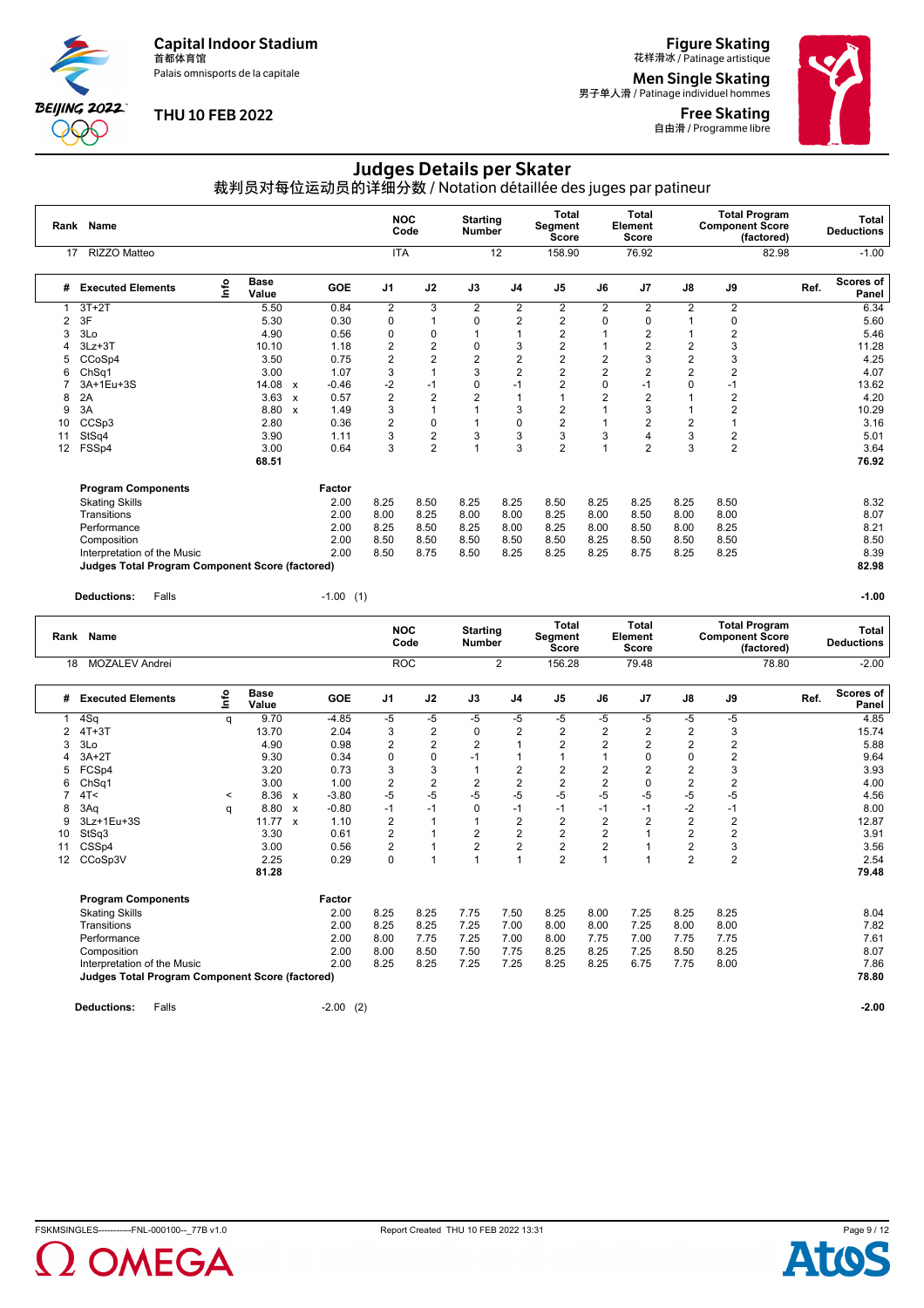Palais omnisports de la capitale

**BEIJING 2022**  $\infty$ 

#### **THU 10 FEB 2022**

## **Figure Skating**<br>花样滑冰 / Patinage artistique

**Men Single Skating**<br>男子单人滑 / Patinage individuel hommes

Free Skating 自由滑 / Programme libre



# Judges Details per Skater

裁判员对每位运动员的详细分数 / Notation détaillée des juges par patineur

| Rank | <b>Name</b>                                            |    |                      |                           |            | <b>NOC</b>               | Code | <b>Starting</b><br><b>Number</b> |                | Total<br>Segment<br><b>Score</b> |                | <b>Total</b><br>Element<br><b>Score</b> |                | <b>Total Program</b><br><b>Component Score</b> | (factored) | Total<br><b>Deductions</b> |
|------|--------------------------------------------------------|----|----------------------|---------------------------|------------|--------------------------|------|----------------------------------|----------------|----------------------------------|----------------|-----------------------------------------|----------------|------------------------------------------------|------------|----------------------------|
| 19   | <b>LITVINTSEV Vladimir</b>                             |    |                      |                           |            | <b>AZE</b>               |      |                                  | $\overline{7}$ | 155.04                           |                | 80.76                                   |                |                                                | 74.28      | 0.00                       |
| #    | <b>Executed Elements</b>                               | ۴o | <b>Base</b><br>Value |                           | <b>GOE</b> | J <sub>1</sub>           | J2   | J3                               | J <sub>4</sub> | J <sub>5</sub>                   | J6             | J <sub>7</sub>                          | J8             | J9                                             |            | Scores of<br>Ref.<br>Panel |
|      | $4T+3T$                                                |    | 13.70                |                           | 1.22       | $\overline{\phantom{a}}$ |      | 0                                | 2              | 2                                | $-1$           | 2                                       | 2              |                                                |            | 14.92                      |
| 2    | 4T                                                     |    | 9.50                 |                           | 1.49       |                          |      | 2                                | 2              | 3                                |                |                                         | $\overline{2}$ | 2                                              |            | 10.99                      |
| 3    | $3A+2T$                                                |    | 9.30                 |                           | 0.23       | 0                        | 0    | 0                                | 0              |                                  | O              |                                         |                |                                                |            | 9.53                       |
|      | 3Lo                                                    |    | 4.90                 |                           | 0.77       | 3                        |      |                                  | 2              |                                  |                |                                         |                |                                                |            | 5.67                       |
| 5    | FCSp4                                                  |    | 3.20                 |                           | 0.32       | $\overline{2}$           |      |                                  | 4              |                                  |                |                                         |                |                                                |            | 3.52                       |
| 6    | Ch <sub>Sq1</sub>                                      |    | 3.00                 |                           | 0.71       | $\overline{ }$           | 0    | $\overline{2}$                   |                |                                  | 2              | 2                                       |                | 2                                              |            | 3.71                       |
|      | 3A                                                     |    | 8.80                 | $\boldsymbol{\mathsf{x}}$ | $-1.26$    | $-1$                     | $-1$ | $-1$                             | $-2$           | $-2$                             | $-2$           | $-2$                                    | $-1$           | $-2$                                           |            | 7.54                       |
| 8    | 3Fq                                                    | q  | 5.83                 | $\boldsymbol{\mathsf{x}}$ | $-1.59$    | -3                       | -3   | $-1$                             | -3             | -3                               | -3             | $-3$                                    | -3             | -3                                             |            | 4.24                       |
| 9    | CSSp3                                                  |    | 2.60                 |                           | 0.48       | $\overline{2}$           | 2    | $\overline{1}$                   | 2              | 2                                |                | 2                                       | 2              | 2                                              |            | 3.08                       |
| 10   | StSq3                                                  |    | 3.30                 |                           | 0.42       |                          | 0    | 1                                | $\overline{2}$ |                                  | $\overline{2}$ |                                         | $\overline{2}$ |                                                |            | 3.72                       |
|      | 3Lz!+1Eu+3S                                            |    | $11.77 \times$       |                           | 0.00       | $-1$                     | 0    | $\mathbf 0$                      | 0              | $\Omega$                         | $\Omega$       | $\Omega$                                | $\Omega$       | $\Omega$                                       |            | 11.77                      |
| 12   | CCoSp2V                                                |    | 1.88                 |                           | 0.19       | $\overline{1}$           |      | $\mathbf 0$                      | $\overline{A}$ |                                  | 1              |                                         |                |                                                |            | 2.07                       |
|      |                                                        |    | 77.78                |                           |            |                          |      |                                  |                |                                  |                |                                         |                |                                                |            | 80.76                      |
|      | <b>Program Components</b>                              |    |                      |                           | Factor     |                          |      |                                  |                |                                  |                |                                         |                |                                                |            |                            |
|      | <b>Skating Skills</b>                                  |    |                      |                           | 2.00       | 7.50                     | 7.50 | 7.50                             | 7.75           | 7.75                             | 7.50           | 7.50                                    | 8.00           | 7.25                                           |            | 7.57                       |
|      | Transitions                                            |    |                      |                           | 2.00       | 7.25                     | 7.00 | 7.25                             | 7.25           | 7.25                             | 7.25           | 6.75                                    | 7.50           | 7.00                                           |            | 7.18                       |
|      | Performance                                            |    |                      |                           | 2.00       | 7.25                     | 7.25 | 7.50                             | 7.50           | 7.50                             | 7.50           | 7.75                                    | 8.00           | 7.50                                           |            | 7.50                       |
|      | Composition                                            |    |                      |                           | 2.00       | 7.50                     | 7.25 | 7.50                             | 7.50           | 7.50                             | 7.50           | 7.25                                    | 7.75           | 7.50                                           |            | 7.46                       |
|      | Interpretation of the Music                            |    |                      |                           | 2.00       | 7.50                     | 7.25 | 7.50                             | 7.25           | 7.50                             | 7.50           | 7.25                                    | 7.75           | 7.50                                           |            | 7.43                       |
|      | <b>Judges Total Program Component Score (factored)</b> |    |                      |                           |            |                          |      |                                  |                |                                  |                |                                         |                |                                                |            | 74.28                      |

#### **Deductions: 0.00**

|    | Rank Name                                       |      |                      |                           |         | <b>NOC</b>     | Code     | <b>Starting</b><br><b>Number</b> |                | <b>Total</b><br>Segment<br><b>Score</b> |                | <b>Total</b><br><b>Element</b><br>Score |                | <b>Component Score</b> | <b>Total Program</b><br>(factored) |      | Total<br><b>Deductions</b> |
|----|-------------------------------------------------|------|----------------------|---------------------------|---------|----------------|----------|----------------------------------|----------------|-----------------------------------------|----------------|-----------------------------------------|----------------|------------------------|------------------------------------|------|----------------------------|
| 20 | <b>MILYUKOV Konstantin</b>                      |      |                      |                           |         | <b>BLR</b>     |          |                                  | 4              | 143.73                                  |                | 71.35                                   |                |                        | 72.38                              |      | 0.00                       |
| #  | <b>Executed Elements</b>                        | info | <b>Base</b><br>Value |                           | GOE     | J <sub>1</sub> | J2       | J3                               | J <sub>4</sub> | J <sub>5</sub>                          | J6             | J7                                      | J8             | J9                     |                                    | Ref. | Scores of<br>Panel         |
|    | 4S                                              |      | 9.70                 |                           | 1.94    | 3              | 3        | $\overline{2}$                   | 1              | 2                                       | $\overline{2}$ | $\Omega$                                | $\overline{2}$ | $\overline{2}$         |                                    |      | 11.64                      |
| 2  | $3Lz + 2T$                                      |      | 7.20                 |                           | 0.17    |                | 0        | 0                                | 1              |                                         |                | -1                                      | 0              | $-1$                   |                                    |      | 7.37                       |
| 3  | 3A                                              |      | 8.00                 |                           | 1.37    | 3              |          | $\overline{2}$                   | 2              |                                         | 2              | 2                                       |                | 2                      |                                    |      | 9.37                       |
| 4  | 3F                                              |      | 5.30                 |                           | 0.76    | 3              |          |                                  | $\overline{2}$ |                                         | $\overline{2}$ | 0                                       | $\overline{2}$ |                        |                                    |      | 6.06                       |
| 5  | CSSp3                                           |      | 2.60                 |                           | 0.11    |                | 0        | 0                                | 0              | $\Omega$                                |                | 0                                       |                | 2                      |                                    |      | 2.71                       |
| 6  | StSq3                                           |      | 3.30                 |                           | 0.42    | 3              | 0        | $\overline{2}$                   |                |                                         |                | 0                                       | $\overline{2}$ | 2                      |                                    |      | 3.72                       |
|    | $3A+2T$                                         |      | 10.23                | $\mathsf{x}$              | $-2.40$ | -4             | $-3$     | $-2$                             | -3             | -4                                      | -2             | $-3$                                    | $-3$           | -3                     |                                    |      | 7.83                       |
| 8  | 2Lz+1Eu+3S                                      |      | 7.59                 | $\boldsymbol{\mathsf{x}}$ | 0.25    | $\overline{2}$ | $\Omega$ | $\Omega$                         | 0              | $\Omega$                                | $\overline{2}$ | $\overline{2}$                          | $\Omega$       | 0                      |                                    |      | 7.84                       |
| 9  | 3Lo                                             |      | 5.39                 | X                         | 0.42    | 3              |          |                                  | 1              |                                         |                | $\mathbf 0$                             | $\Omega$       |                        |                                    |      | 5.81                       |
| 10 | FCCoSp3                                         |      | 3.00                 |                           | $-0.30$ | $-1$           | $-1$     | 0                                | $-2$           | -1                                      | $\Omega$       | $-2$                                    | $-1$           | $-1$                   |                                    |      | 2.70                       |
| 11 | ChSq1                                           |      | 3.00                 |                           | 0.21    | 2              | 0        |                                  | 0              | 0                                       |                |                                         | 0              | 0                      |                                    |      | 3.21                       |
| 12 | CCoSp3                                          |      | 3.00                 |                           | 0.09    | $\overline{2}$ |          | $\Omega$                         | 0              | $\Omega$                                | $\Omega$       |                                         | $\Omega$       | 0                      |                                    |      | 3.09                       |
|    |                                                 |      | 68.31                |                           |         |                |          |                                  |                |                                         |                |                                         |                |                        |                                    |      | 71.35                      |
|    | <b>Program Components</b>                       |      |                      |                           | Factor  |                |          |                                  |                |                                         |                |                                         |                |                        |                                    |      |                            |
|    | <b>Skating Skills</b>                           |      |                      |                           | 2.00    | 7.50           | 7.50     | 7.25                             | 7.25           | 7.25                                    | 7.50           | 7.25                                    | 7.50           | 7.25                   |                                    |      | 7.36                       |
|    | Transitions                                     |      |                      |                           | 2.00    | 7.00           | 7.50     | 7.00                             | 7.00           | 6.75                                    | 7.25           | 6.75                                    | 7.25           | 7.00                   |                                    |      | 7.04                       |
|    | Performance                                     |      |                      |                           | 2.00    | 7.25           | 7.25     | 7.25                             | 7.00           | 6.75                                    | 7.50           | 7.25                                    | 7.50           | 6.75                   |                                    |      | 7.18                       |
|    | Composition                                     |      |                      |                           | 2.00    | 7.50           | 7.50     | 7.00                             | 7.50           | 7.00                                    | 7.50           | 7.25                                    | 7.50           | 7.25                   |                                    |      | 7.36                       |
|    | Interpretation of the Music                     |      |                      |                           | 2.00    | 7.50           | 7.50     | 7.25                             | 7.25           | 7.00                                    | 7.50           | 7.00                                    | 7.25           | 7.00                   |                                    |      | 7.25                       |
|    | Judges Total Program Component Score (factored) |      |                      |                           |         |                |          |                                  |                |                                         |                |                                         |                |                        |                                    |      | 72.38                      |



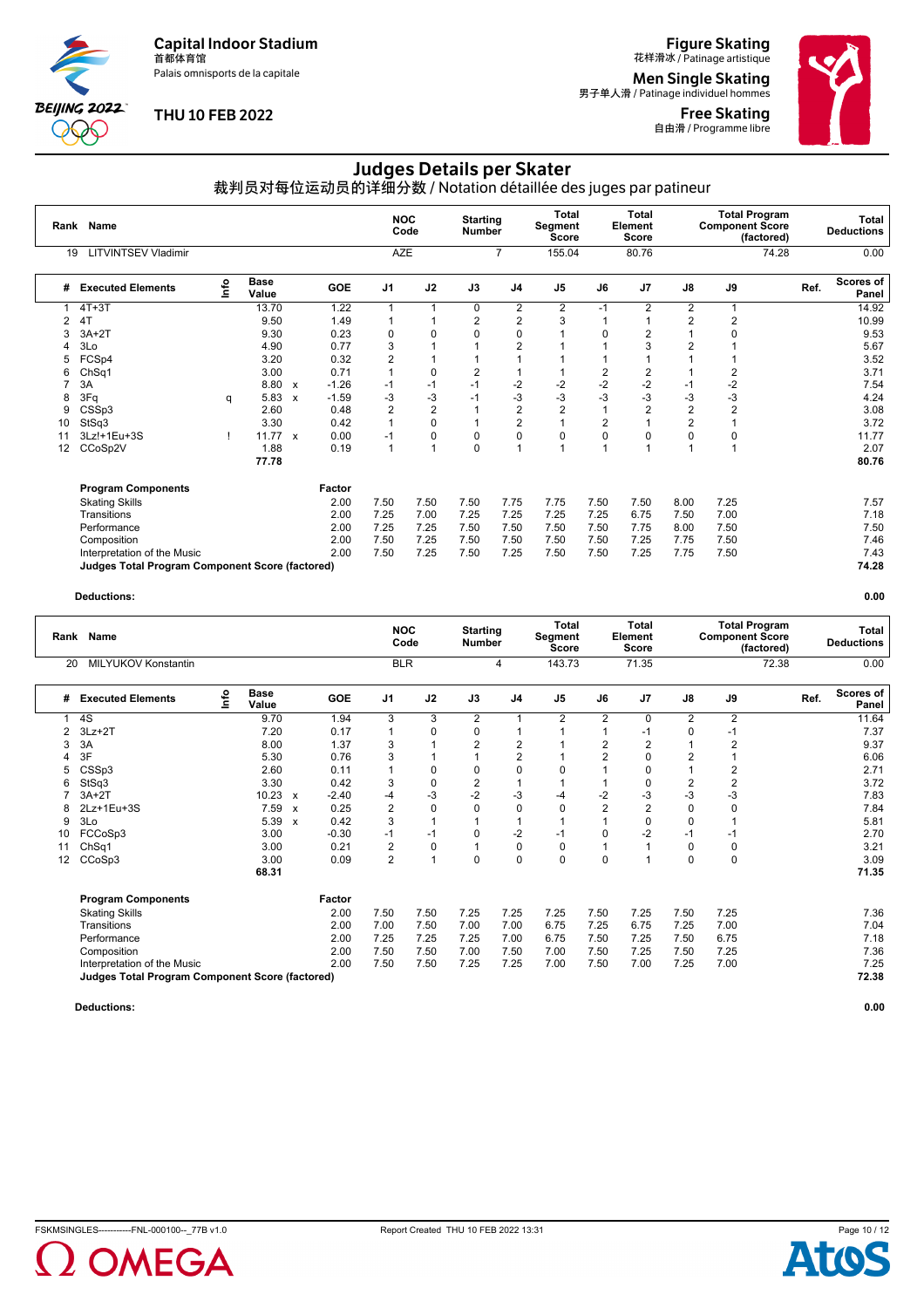Palais omnisports de la capitale

**BEIJING 2022** 900

#### **THU 10 FEB 2022**

**Figure Skating**<br>花样滑冰 / Patinage artistique

**Men Single Skating**<br>男子单人滑 / Patinage individuel hommes

Free Skating **自由滑 / Programme libre** 



## Judges Details per Skater

裁判员对每位运动员的详细分数 / Notation détaillée des juges par patineur

|    | Rank Name                                              |      |                      |                           |         | <b>NOC</b>     | Code           | <b>Starting</b><br><b>Number</b> |                | <b>Total</b><br>Segment<br><b>Score</b> |                | Total<br>Element<br><b>Score</b> |                | <b>Component Score</b> | <b>Total Program</b><br>(factored) | Total<br><b>Deductions</b> |
|----|--------------------------------------------------------|------|----------------------|---------------------------|---------|----------------|----------------|----------------------------------|----------------|-----------------------------------------|----------------|----------------------------------|----------------|------------------------|------------------------------------|----------------------------|
| 21 | MAJOROV Nikolaj                                        |      |                      |                           |         |                | <b>SWE</b>     |                                  | 5              | 142.24                                  |                | 67.60                            |                |                        | 74.64                              | 0.00                       |
| #  | <b>Executed Elements</b>                               | Info | <b>Base</b><br>Value |                           | GOE     | J <sub>1</sub> | J2             | J3                               | J <sub>4</sub> | J <sub>5</sub>                          | J6             | J7                               | $\mathsf{J}8$  | J9                     | Ref.                               | Scores of<br>Panel         |
|    | $3A+2T$                                                |      | 9.30                 |                           | 2.17    | 3              | 3              | 1                                | $\overline{2}$ | $\overline{2}$                          | 3              | 3                                | 3              | 3                      |                                    | 11.47                      |
| 2  | 3Lz                                                    |      | 5.90                 |                           | $-0.42$ | $-2$           | 0              | 0                                | $-2$           | 0                                       | -1             | 0                                | $\Omega$       | $-2$                   |                                    | 5.48                       |
| 3  | 3A                                                     |      | 8.00                 |                           | 0.00    | 0              | 0              | $-1$                             | 0              |                                         | $\Omega$       |                                  | $-1$           | 0                      |                                    | 8.00                       |
|    | 3Lo                                                    |      | 4.90                 |                           | $-1.61$ | -4             | -3             | -4                               | -3             | -3                                      | -4             | $-2$                             | -3             | $-3$                   |                                    | 3.29                       |
| 5  | FCCoSp4                                                |      | 3.50                 |                           | 0.80    | $\overline{2}$ | 3              | 1                                | 3              | $\overline{c}$                          | $\overline{2}$ | $\overline{2}$                   | $\overline{2}$ | 3                      |                                    | 4.30                       |
|    | ChSq1                                                  |      | 3.00                 |                           | 1.00    | $\overline{2}$ | 0              | $\overline{2}$                   | 3              | 2                                       | $\overline{2}$ | $\overline{2}$                   | $\overline{2}$ | $\overline{2}$         |                                    | 4.00                       |
|    | 2A+1Eu+3S                                              |      | 8.91                 | $\mathbf{x}$              | $-0.55$ | -1             | $-1$           | 0                                | $-2$           | $-1$                                    | $-2$           | $-1$                             | $-2$           | $-1$                   |                                    | 8.36                       |
| 8  | 3F                                                     |      | 5.83                 | $\boldsymbol{\mathsf{x}}$ | 1.06    | 3              | $\overline{2}$ | $\overline{2}$                   |                | 2                                       | $\overline{2}$ | 3                                | $-1$           | 2                      |                                    | 6.89                       |
| 9  | 3Lz+REP                                                |      | 4.54                 | $\boldsymbol{\mathsf{x}}$ | 0.93    | $\overline{2}$ | 2              |                                  |                | $\overline{2}$                          | $\overline{2}$ |                                  | $\Omega$       |                        |                                    | 5.47                       |
| 10 | StSq3                                                  |      | 3.30                 |                           | 0.52    | $\overline{2}$ | 0              | 3                                |                | 2                                       |                |                                  | 3              |                        |                                    | 3.82                       |
|    | CSSp3                                                  |      | 2.60                 |                           | 0.41    | $\overline{2}$ | $\mathbf{1}$   | $\overline{2}$                   | $\overline{c}$ | 2                                       |                |                                  |                | $\overline{2}$         |                                    | 3.01                       |
| 12 | CCoSp3                                                 |      | 3.00                 |                           | 0.51    | $\overline{2}$ | 1              | $\overline{1}$                   | $\overline{2}$ | $\overline{2}$                          | -1             | $\overline{2}$                   | $\overline{2}$ | $\overline{c}$         |                                    | 3.51                       |
|    |                                                        |      | 62.78                |                           |         |                |                |                                  |                |                                         |                |                                  |                |                        |                                    | 67.60                      |
|    | <b>Program Components</b>                              |      |                      |                           | Factor  |                |                |                                  |                |                                         |                |                                  |                |                        |                                    |                            |
|    | <b>Skating Skills</b>                                  |      |                      |                           | 2.00    | 7.50           | 7.75           | 7.50                             | 7.50           | 7.50                                    | 7.75           | 7.50                             | 7.75           | 7.50                   |                                    | 7.57                       |
|    | Transitions                                            |      |                      |                           | 2.00    | 7.25           | 7.00           | 7.00                             | 7.25           | 7.25                                    | 7.25           | 7.25                             | 7.50           | 7.00                   |                                    | 7.18                       |
|    | Performance                                            |      |                      |                           | 2.00    | 7.50           | 7.50           | 7.50                             | 7.50           | 7.50                                    | 7.50           | 7.50                             | 7.75           | 7.50                   |                                    | 7.50                       |
|    | Composition                                            |      |                      |                           | 2.00    | 7.25           | 7.50           | 7.50                             | 7.75           | 7.50                                    | 7.25           | 7.75                             | 8.00           | 7.25                   |                                    | 7.50                       |
|    | Interpretation of the Music                            |      |                      |                           | 2.00    | 7.50           | 7.50           | 7.75                             | 7.50           | 7.50                                    | 7.50           | 8.00                             | 7.75           | 7.25                   |                                    | 7.57                       |
|    | <b>Judges Total Program Component Score (factored)</b> |      |                      |                           |         |                |                |                                  |                |                                         |                |                                  |                |                        |                                    | 74.64                      |

|    | Rank Name                                              |                          |                      |                           |             |                | <b>NOC</b><br>Code | <b>Starting</b><br>Number |                | <b>Total</b><br>Segment<br>Score |                | <b>Total</b><br>Element<br><b>Score</b> |                | <b>Component Score</b> | <b>Total Program</b><br>(factored) |      | Total<br><b>Deductions</b> |
|----|--------------------------------------------------------|--------------------------|----------------------|---------------------------|-------------|----------------|--------------------|---------------------------|----------------|----------------------------------|----------------|-----------------------------------------|----------------|------------------------|------------------------------------|------|----------------------------|
| 22 | <b>CARRILLO Donovan</b>                                |                          |                      |                           |             |                | <b>MEX</b>         |                           | 6              | 138.44                           |                | 66.56                                   |                |                        | 72.88                              |      | $-1.00$                    |
| #  | <b>Executed Elements</b>                               | Info                     | <b>Base</b><br>Value |                           | <b>GOE</b>  | J <sub>1</sub> | J2                 | J3                        | J <sub>4</sub> | J <sub>5</sub>                   | J6             | J7                                      | J8             | J9                     |                                    | Ref. | Scores of<br>Panel         |
| 1  | 4T                                                     |                          | 9.50                 |                           | $-1.22$     | $-1$           | $-1$               | -3                        | $-1$           | $-1$                             | $-2$           | $-1$                                    | $-1$           | $-2$                   |                                    |      | 8.28                       |
| 2  | 3A                                                     |                          | 8.00                 |                           | 1.03        | 0              | 1                  | $\mathbf 0$               | 1              | 2                                |                | 2                                       | 2              | $\overline{2}$         |                                    |      | 9.03                       |
| 3  | 3Lo                                                    |                          | 4.90                 |                           | $-0.56$     | $-2$           | $-1$               | $-1$                      | $-2$           | $-1$                             | $-1$           | 0                                       | $-1$           | $-1$                   |                                    |      | 4.34                       |
|    | 3F+1Eu+3S                                              |                          | 10.10                |                           | $-0.68$     | $-1$           | $-1$               | $-1$                      | $-1$           | $-2$                             | $-2$           | $-2$                                    | $-1$           | -1                     |                                    |      | 9.42                       |
| 5  | FCCoSp4                                                |                          | 3.50                 |                           | 0.50        | $\overline{2}$ | $\mathbf 0$        | $\Omega$                  | $\overline{2}$ |                                  | $\overline{2}$ | $\overline{2}$                          | $\overline{2}$ |                        |                                    |      | 4.00                       |
| 6  | Ch <sub>Sq1</sub>                                      |                          | 3.00                 |                           | 0.71        |                | 0                  |                           | 3              | 2                                |                | 2                                       | $\overline{2}$ |                        |                                    |      | 3.71                       |
|    | $3Lz + 3T <$                                           | $\overline{\phantom{a}}$ | 10.19                | $\mathsf{x}$              | $-2.44$     | -3             | $-5$               | $-3$                      | $-2$           | $-4$                             | $-5$           | $-5$                                    | $-4$           | $-5$                   |                                    |      | 7.75                       |
| 8  | 3F                                                     |                          | 5.83                 | $\boldsymbol{\mathsf{x}}$ | $-1.74$     | -4             | $-3$               | $-4$                      | $-2$           | $-3$                             | $-4$           | $-3$                                    | $-3$           | $-3$                   |                                    |      | 4.09                       |
| 9  | 3Lz                                                    |                          | 6.49                 | $\boldsymbol{\mathsf{x}}$ | $-2.95$     | -5             | $-5$               | $-5$                      | $-5$           | $-5$                             | $-5$           | $-5$                                    | -5             | $-5$                   |                                    |      | 3.54                       |
| 10 | StSq4                                                  |                          | 3.90                 |                           | 0.84        | 3              | $\mathbf{1}$       | $\overline{2}$            | 3              | 3                                |                | $\overline{2}$                          | $\overline{2}$ | $\overline{2}$         |                                    |      | 4.74                       |
| 11 | CCoSp4                                                 |                          | 3.50                 |                           | 0.65        |                | $\overline{c}$     |                           | 3              | 2                                |                | 3                                       | $\overline{c}$ | $\overline{2}$         |                                    |      | 4.15                       |
| 12 | CSSp4                                                  |                          | 3.00                 |                           | 0.51        | $\overline{2}$ | $\overline{2}$     | $\Omega$                  | 3              | $\overline{2}$                   |                | 2                                       | $\overline{2}$ |                        |                                    |      | 3.51                       |
|    |                                                        |                          | 71.91                |                           |             |                |                    |                           |                |                                  |                |                                         |                |                        |                                    |      | 66.56                      |
|    | <b>Program Components</b>                              |                          |                      |                           | Factor      |                |                    |                           |                |                                  |                |                                         |                |                        |                                    |      |                            |
|    | <b>Skating Skills</b>                                  |                          |                      |                           | 2.00        | 7.25           | 7.00               | 7.00                      | 7.50           | 7.50                             | 7.25           | 7.75                                    | 7.50           | 7.25                   |                                    |      | 7.32                       |
|    | Transitions                                            |                          |                      |                           | 2.00        | 7.00           | 7.00               | 6.75                      | 7.25           | 7.25                             | 7.00           | 7.00                                    | 7.50           | 6.75                   |                                    |      | 7.04                       |
|    | Performance                                            |                          |                      |                           | 2.00        | 7.25           | 7.50               | 7.00                      | 7.50           | 7.25                             | 7.25           | 7.75                                    | 7.25           | 7.00                   |                                    |      | 7.29                       |
|    | Composition                                            |                          |                      |                           | 2.00        | 7.25           | 7.25               | 6.75                      | 7.75           | 7.50                             | 7.25           | 7.50                                    | 7.50           | 7.25                   |                                    |      | 7.36                       |
|    | Interpretation of the Music                            |                          |                      |                           | 2.00        | 7.50           | 7.50               | 6.75                      | 7.75           | 7.50                             | 7.25           | 8.00                                    | 7.50           | 7.00                   |                                    |      | 7.43                       |
|    | <b>Judges Total Program Component Score (factored)</b> |                          |                      |                           |             |                |                    |                           |                |                                  |                |                                         |                |                        |                                    |      | 72.88                      |
|    | Falls<br><b>Deductions:</b>                            |                          |                      |                           | $-1.00$ (1) |                |                    |                           |                |                                  |                |                                         |                |                        |                                    |      | $-1.00$                    |